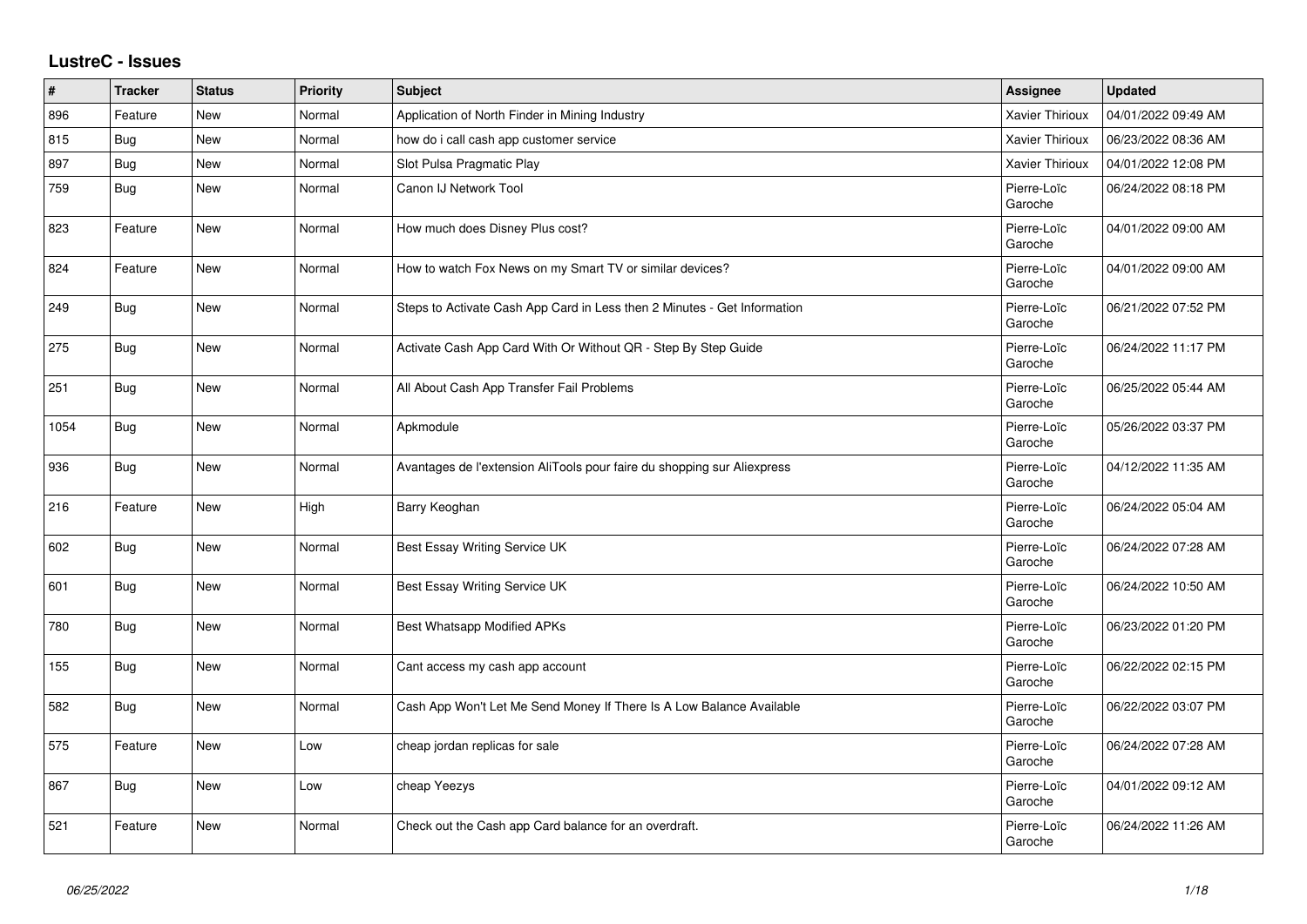| #    | <b>Tracker</b> | <b>Status</b> | <b>Priority</b> | <b>Subject</b>                                                    | Assignee               | <b>Updated</b>      |
|------|----------------|---------------|-----------------|-------------------------------------------------------------------|------------------------|---------------------|
| 1086 | Bug            | New           | Immediate       | Composite Engineer                                                | Pierre-Loïc<br>Garoche | 06/10/2022 09:26 AM |
| 74   | <b>Bug</b>     | <b>New</b>    | Normal          | const is not supported inside contract                            | Pierre-Loïc<br>Garoche | 06/24/2022 09:36 PM |
| 578  | Feature        | <b>New</b>    | High            | Derrick Gore                                                      | Pierre-Loïc<br>Garoche | 06/24/2022 03:35 PM |
| 1003 | <b>Bug</b>     | New           | Normal          | Drift F1 is a drifting car game inspired by F1's tracks.          | Pierre-Loïc<br>Garoche | 05/10/2022 10:52 AM |
| 727  | Bug            | New           | Normal          | Drive for speed simulator mod apk                                 | Pierre-Loïc<br>Garoche | 04/23/2022 11:17 PM |
| 92   | <b>Bug</b>     | New           | High            | expression should have been normalized in EMF backend             | Pierre-Loïc<br>Garoche | 06/25/2022 01:51 AM |
| 1100 | Feature        | <b>New</b>    | Low             | <b>Food Products</b>                                              | Pierre-Loïc<br>Garoche | 06/24/2022 07:28 AM |
| 120  | <b>Bug</b>     | <b>New</b>    | Normal          | ghfjtkx                                                           | Pierre-Loïc<br>Garoche | 06/25/2022 05:56 AM |
| 1088 | <b>Bug</b>     | <b>New</b>    | Normal          | Health And Fitness Tips 2022                                      | Pierre-Loïc<br>Garoche | 06/20/2022 06:42 AM |
| 671  | <b>Bug</b>     | New           | Normal          | Hot games                                                         | Pierre-Loïc<br>Garoche | 06/20/2022 03:40 PM |
| 501  | <b>Bug</b>     | New           | Normal          | How Do I Annihilate Cash App Transfer Failed Problems Effectively | Pierre-Loïc<br>Garoche | 06/24/2022 07:51 PM |
| 571  | <b>Bug</b>     | New           | Normal          | How may the Cash app dispute your trade?                          | Pierre-Loïc<br>Garoche | 06/25/2022 05:15 AM |
| 1064 | <b>Bug</b>     | New           | Normal          | How to delete Cash App history?                                   | Pierre-Loïc<br>Garoche | 06/11/2022 10:29 AM |
| 1038 | <b>Bug</b>     | New           | Normal          | How to Fix Canon Printer Offline ISsue                            | Pierre-Loïc<br>Garoche | 05/27/2022 05:25 AM |
| 1035 | <b>Bug</b>     | <b>New</b>    | Normal          | how to relieve spam score                                         | Pierre-Loïc<br>Garoche | 05/18/2022 11:39 AM |
| 224  | Feature        | <b>New</b>    | Normal          | Instant Personal Loan                                             | Pierre-Loïc<br>Garoche | 06/25/2022 05:58 AM |
| 231  | <b>Bug</b>     | <b>New</b>    | Normal          | Is the ringtone download difficult or not?                        | Pierre-Loïc<br>Garoche | 06/24/2022 06:35 PM |
| 803  | Feature        | New           | High            | Ketamine Online Store                                             | Pierre-Loïc<br>Garoche | 06/24/2022 01:24 PM |
| 88   | <b>Bug</b>     | New           | Normal          | kind2 output: When for node arguments                             | Pierre-Loïc<br>Garoche | 06/24/2022 08:12 PM |
| 663  | Bug            | New           | Normal          | Know how the Cash app twitches words in a detailed way.           | Pierre-Loïc<br>Garoche | 05/22/2022 05:44 PM |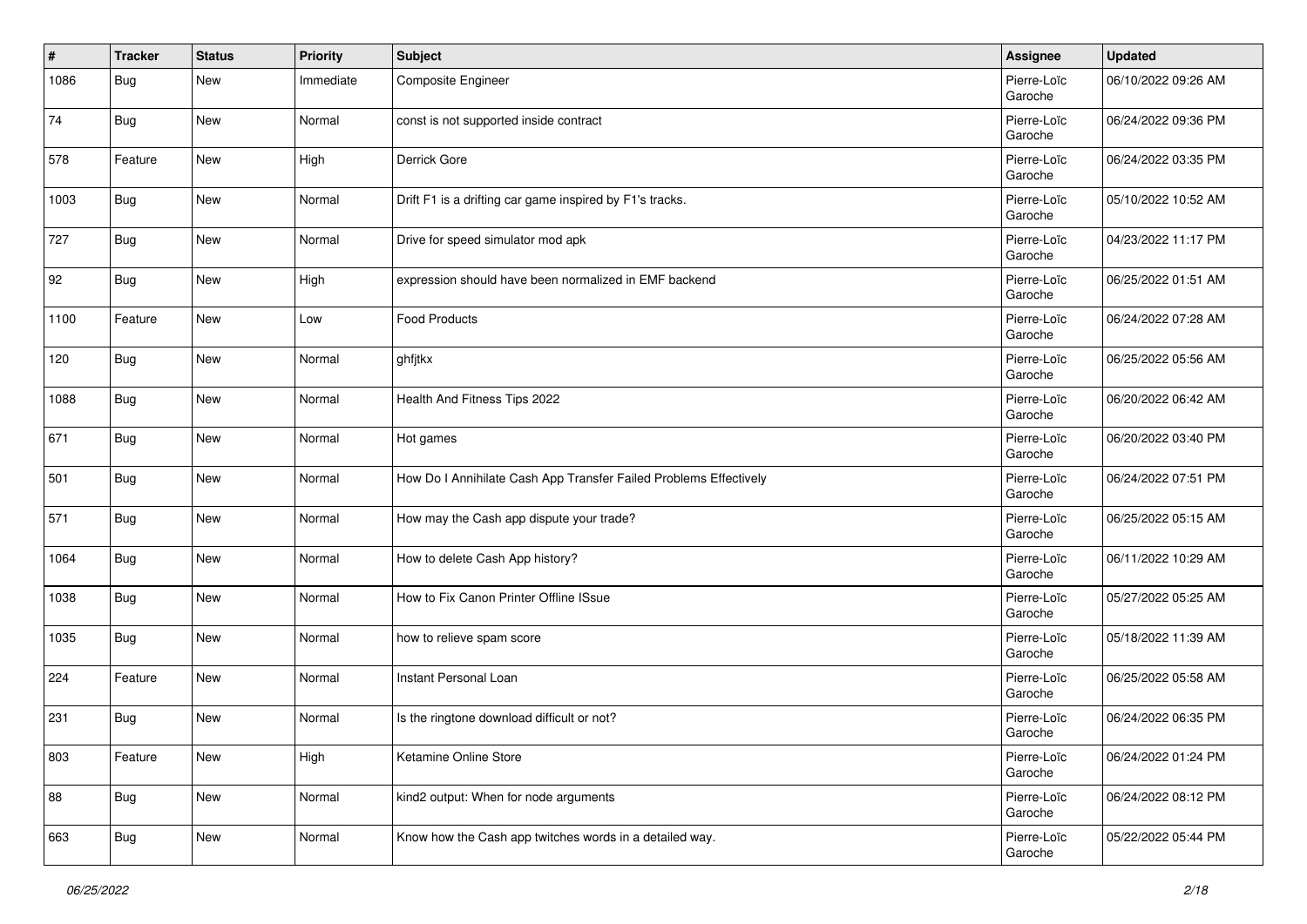| #    | <b>Tracker</b> | <b>Status</b> | <b>Priority</b> | Subject                                                                              | Assignee               | <b>Updated</b>      |
|------|----------------|---------------|-----------------|--------------------------------------------------------------------------------------|------------------------|---------------------|
| 534  | Bug            | <b>New</b>    | Normal          | Know how to initiate cash app refund by contacting the technical team                | Pierre-Loïc<br>Garoche | 06/23/2022 08:53 AM |
| 779  | Feature        | New           | Normal          | Latest Whatsapp groups for Teens                                                     | Pierre-Loïc<br>Garoche | 06/21/2022 01:33 AM |
| 96   | <b>Bug</b>     | Resolved      | High            | Lustrec installation failed                                                          | Pierre-Loïc<br>Garoche | 04/01/2022 08:11 AM |
| 572  | Feature        | <b>New</b>    | Normal          | New features of WhatsApp Plus on Android phones                                      | Pierre-Loïc<br>Garoche | 06/24/2022 12:59 PM |
| 866  | Feature        | <b>New</b>    | Normal          | Northern Ireland Dissertation Writing Service                                        | Pierre-Loïc<br>Garoche | 04/01/2022 09:12 AM |
| 606  | Feature        | New           | Normal          | Play unblocked cookie crush 3                                                        | Pierre-Loïc<br>Garoche | 06/22/2022 04:12 AM |
| 860  | Bug            | <b>New</b>    | Normal          | pokemon guide                                                                        | Pierre-Loïc<br>Garoche | 06/18/2022 08:18 PM |
| 73   | Bug            | <b>New</b>    | Urgent          | properties ID is not set in Json in EMF backend                                      | Pierre-Loïc<br>Garoche | 04/01/2022 08:06 AM |
| 1055 | <b>Bug</b>     | <b>New</b>    | Normal          | seo apk                                                                              | Pierre-Loïc<br>Garoche | 05/27/2022 06:23 AM |
| 500  | <b>Bug</b>     | New           | Normal          | Simply contact the technical team, to find the solution to cash app refund problems. | Pierre-Loïc<br>Garoche | 06/24/2022 11:13 PM |
| 72   | <b>Bug</b>     | <b>New</b>    | Normal          | Simulinkd does not match Lustre using EMF backend when using nested Merge expression | Pierre-Loïc<br>Garoche | 04/01/2022 08:06 AM |
| 931  | Feature        | <b>New</b>    | High            | Situs Judi Slot Online apel888                                                       | Pierre-Loïc<br>Garoche | 05/06/2022 04:56 PM |
| 1110 | <b>Bug</b>     | New           | Normal          | Six Guns Mod Apk Answers Your Questions                                              | Pierre-Loïc<br>Garoche | 06/20/2022 04:42 AM |
| 63   | Feature        | New           | Normal          | Skip normalization step in mutation generation if it possible                        | Pierre-Loïc<br>Garoche | 06/24/2022 05:53 AM |
| 814  | Bug            | <b>New</b>    | Normal          | Stage Fright Cure                                                                    | Pierre-Loïc<br>Garoche | 06/24/2022 02:07 PM |
| 674  | <b>Bug</b>     | <b>New</b>    | Normal          | The best game in 2021                                                                | Pierre-Loïc<br>Garoche | 06/24/2022 10:05 PM |
| 837  | <b>Bug</b>     | New           | Normal          | To Create An Instagram Story                                                         | Pierre-Loïc<br>Garoche | 04/01/2022 08:58 AM |
| 861  | Feature        | New           | Low             | <b>Understanding Situational Depression</b>                                          | Pierre-Loïc<br>Garoche | 04/01/2022 09:12 AM |
| 1010 | <b>Bug</b>     | New           | Normal          | what are the requirements to borrow money from cash app ? cash app borrow app        | Pierre-Loïc<br>Garoche | 05/11/2022 09:29 AM |
| 570  | <b>Bug</b>     | New           | Normal          | What is Sutton bank cash app customer service phone number?                          | Pierre-Loïc<br>Garoche | 06/23/2022 10:42 AM |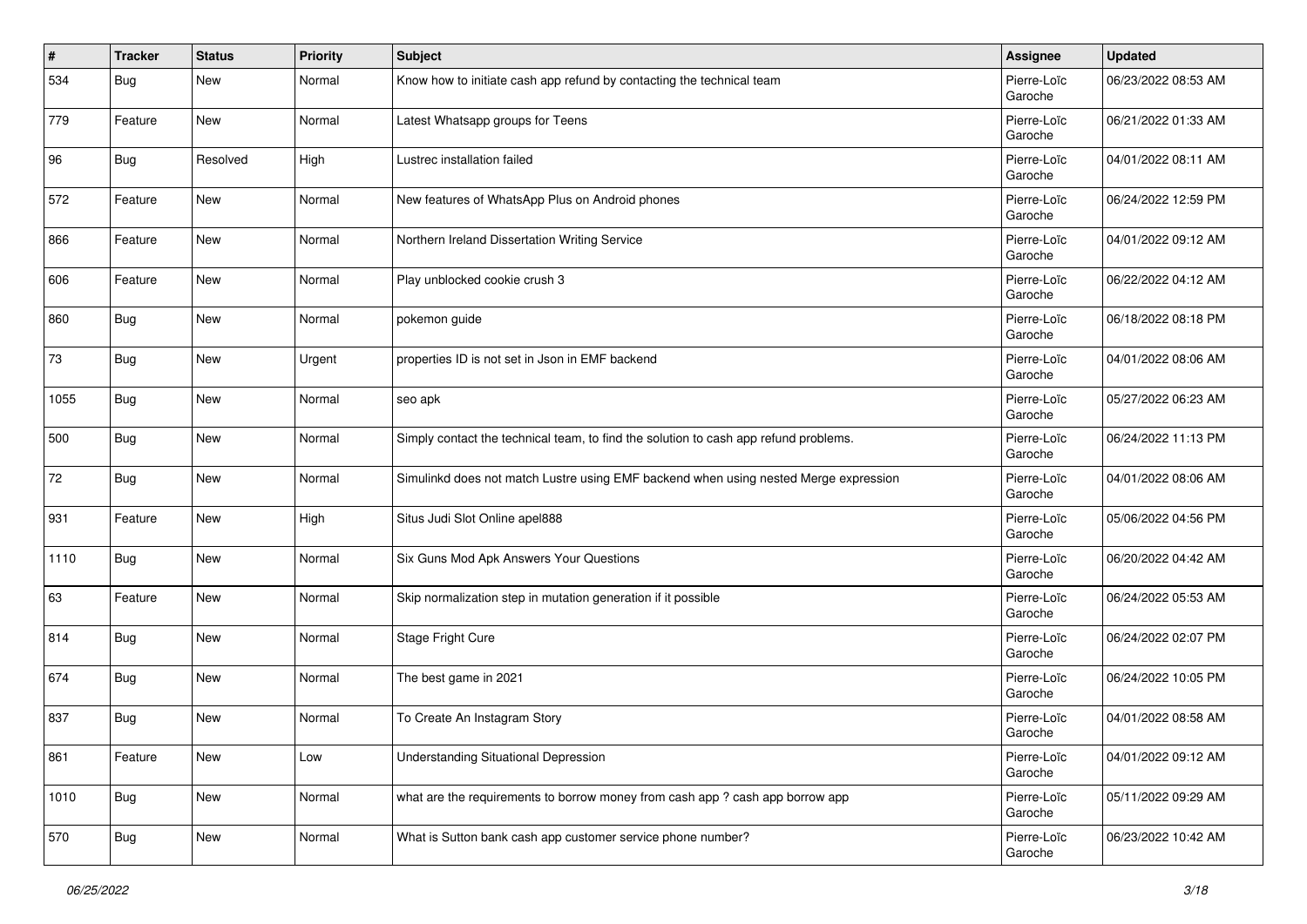| $\#$ | <b>Tracker</b> | <b>Status</b> | <b>Priority</b> | <b>Subject</b>                                                           | Assignee               | <b>Updated</b>      |
|------|----------------|---------------|-----------------|--------------------------------------------------------------------------|------------------------|---------------------|
| 569  | Bug            | New           | Normal          | What is the incoming and outgoing mail server for Outlook IMAP settings? | Pierre-Loïc<br>Garoche | 06/23/2022 03:43 PM |
| 523  | <b>Bug</b>     | <b>New</b>    | Normal          | What Is The Right Google Account Recovery Aid To Regain Account Access?  | Pierre-Loïc<br>Garoche | 06/25/2022 01:05 AM |
| 868  | Feature        | <b>New</b>    | Normal          | What Is the Role of a Graphic Designer?                                  | Pierre-Loïc<br>Garoche | 04/01/2022 09:12 AM |
| 793  | Feature        | <b>New</b>    | Urgent          | Where can I find cheap FIFA coins?                                       | Pierre-Loïc<br>Garoche | 06/25/2022 05:05 AM |
| 707  | <b>Bug</b>     | <b>New</b>    | Normal          | Why Accounting Assignments Are Beneficial For The Students?              | Pierre-Loïc<br>Garoche | 06/24/2022 09:16 PM |
| 188  | <b>Bug</b>     | <b>New</b>    | Normal          | Why are university students buying assignments online?                   | Pierre-Loïc<br>Garoche | 06/25/2022 04:59 AM |
| 713  | <b>Bug</b>     | New           | High            | Why Cupcake 2048 is a addictive game?                                    | Pierre-Loïc<br>Garoche | 04/01/2022 09:34 AM |
| 78   | <b>Bug</b>     | In Progress   | Normal          | Why generate MCDC conditions for constant flows?                         | Pierre-Loïc<br>Garoche | 04/01/2022 08:08 AM |
| 263  | Feature        | <b>New</b>    | Normal          | Wrecked Car Is Nothing But A Worthless                                   | Pierre-Loïc<br>Garoche | 06/24/2022 02:16 AM |
| 829  | <b>Bug</b>     | New           | Normal          | Write My Dissertation For Me UK                                          | Pierre-Loïc<br>Garoche | 04/01/2022 08:59 AM |
| 685  | <b>Bug</b>     | <b>New</b>    | Low             | youtube thumbnail downloader                                             | Pierre-Loïc<br>Garoche | 06/22/2022 11:55 PM |
| 960  | Feature        | New           | Normal          | Zooming Instagram Picture In Full HD                                     | Pierre-Loïc<br>Garoche | 04/20/2022 10:36 AM |
| 1017 | Feature        | <b>New</b>    | Normal          | fleeing the complex                                                      | Hamza<br>Bourbouh      | 05/13/2022 06:33 AM |
| 162  | <b>Bug</b>     | <b>New</b>    | Normal          | gfyuik9                                                                  | Hamza<br>Bourbouh      | 04/01/2022 08:01 AM |
| 536  | <b>Bug</b>     | <b>New</b>    | Normal          | How to check the balance on the cash app card                            | Hamza<br>Bourbouh      | 06/24/2022 05:28 AM |
| 976  | <b>Bug</b>     | <b>New</b>    | Normal          | How to delete the cash app account history right now?                    | Hamza<br>Bourbouh      | 04/27/2022 09:47 AM |
| 718  | <b>Bug</b>     | <b>New</b>    | High            | Solve Complex Accounting Assignments                                     | Hamza<br>Bourbouh      | 06/24/2022 10:12 AM |
| 818  | <b>Bug</b>     | New           | Normal          | Have you ever played a basketball game?                                  | Corentin<br>Lauverjat  | 04/01/2022 08:55 AM |
| 1047 | <b>Bug</b>     | New           | Normal          | Opensea                                                                  | Corentin<br>Lauverjat  | 05/24/2022 02:32 PM |
| 264  | <b>Bug</b>     | New           | Normal          | We Buy Your Unwanted Car                                                 | Corentin<br>Lauverjat  | 06/24/2022 02:19 PM |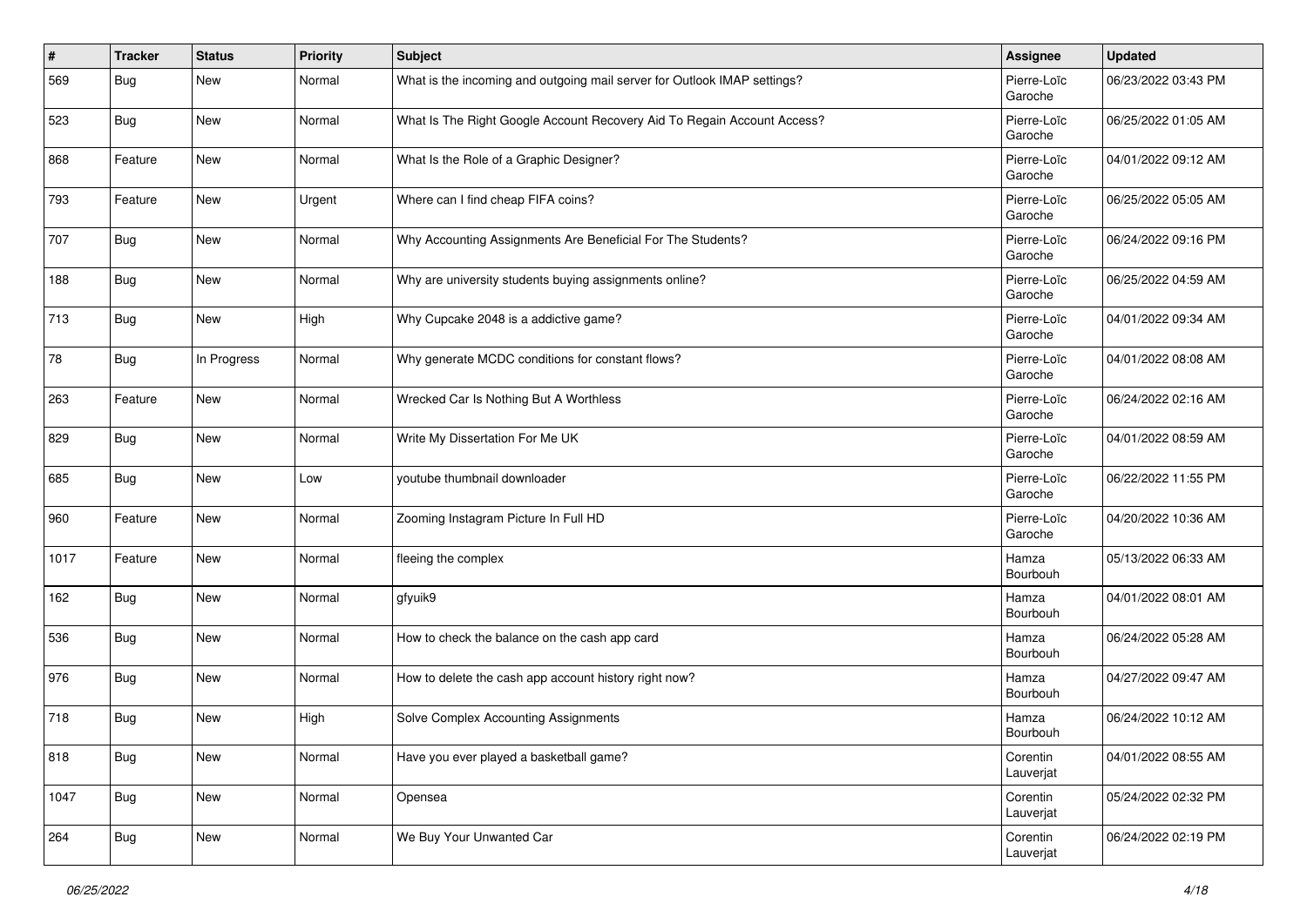| #    | <b>Tracker</b> | <b>Status</b> | <b>Priority</b> | <b>Subject</b>                                                                 | Assignee              | <b>Updated</b>      |
|------|----------------|---------------|-----------------|--------------------------------------------------------------------------------|-----------------------|---------------------|
| 761  | Bug            | <b>New</b>    | Normal          | What is it about basketball that makes it so popular in the United States?     | Corentin<br>Lauverjat | 06/24/2022 03:48 AM |
| 579  | Bug            | <b>New</b>    | Normal          | YOUR CV MAKES YOUR FIRST IMPRESSION                                            | Christophe<br>Garion  | 06/24/2022 02:02 AM |
| 1037 | Feature        | New           | Normal          | 1p lsd                                                                         | Christophe<br>Garion  | 05/19/2022 05:25 AM |
| 939  | Bug            | New           | Normal          | Ability to change sound notifications                                          | Christophe<br>Garion  | 05/11/2022 10:07 PM |
| 899  | Feature        | <b>New</b>    | Normal          | Application of Optical Fiber Gyroscope                                         | Christophe<br>Garion  | 04/02/2022 11:23 AM |
| 986  | <b>Bug</b>     | New           | Normal          | dbhdsvbhdf                                                                     | Christophe<br>Garion  | 05/01/2022 09:10 AM |
| 1074 | Bug            | <b>New</b>    | Normal          | Dissertation writing help at economical rates!                                 | Christophe<br>Garion  | 06/06/2022 04:48 PM |
| 535  | Bug            | <b>New</b>    | Normal          | Getting Tangled Problems When You Try To Apply For Cash App Delete Account     | Christophe<br>Garion  | 04/15/2022 12:47 PM |
| 955  | Bug            | <b>New</b>    | Normal          | How Long Does Verification Take On Cash App If You Apply For The Verification? | Christophe<br>Garion  | 04/18/2022 08:17 AM |
| 694  | Bug            | <b>New</b>    | Normal          | How to Get Guidance On How To Cash App Withdrawal Limit?                       | Christophe<br>Garion  | 06/25/2022 04:49 AM |
| 805  | Bug            | <b>New</b>    | Normal          | Ketamine Online Store                                                          | Christophe<br>Garion  | 06/23/2022 06:44 PM |
| 270  | Bug            | <b>New</b>    | Normal          | Logo Mansion                                                                   | Christophe<br>Garion  | 04/01/2022 08:20 AM |
| 858  | <b>Bug</b>     | <b>New</b>    | Normal          | opourid                                                                        | Christophe<br>Garion  | 04/01/2022 09:13 AM |
| 152  | Bug            | <b>New</b>    | High            | professional bridal makeup artist                                              | Christophe<br>Garion  | 04/01/2022 08:01 AM |
| 797  | Bug            | <b>New</b>    | Normal          | Psychedelic                                                                    | Christophe<br>Garion  | 06/22/2022 02:02 AM |
| 1109 | Feature        | New           | Normal          | Six Guns Mod Apk Answers Your Questions                                        | Christophe<br>Garion  | 06/20/2022 04:39 AM |
| 1000 | <b>Bug</b>     | New           | Normal          | Super easy way to zoom photos and upload to Instagram                          | Christophe<br>Garion  | 05/07/2022 11:06 AM |
| 498  | <b>Bug</b>     | New           | Normal          | Téléchargeur SoundCloud : SoundCloud en Mp3                                    | Christophe<br>Garion  | 06/24/2022 05:32 AM |
| 723  | <b>Bug</b>     | New           | High            | The best horror game in 2021                                                   | Christophe<br>Garion  | 06/23/2022 07:13 PM |
| 1093 | <b>Bug</b>     | New           | Normal          | Uniswap Exchange                                                               | Christophe<br>Garion  | 06/14/2022 11:55 AM |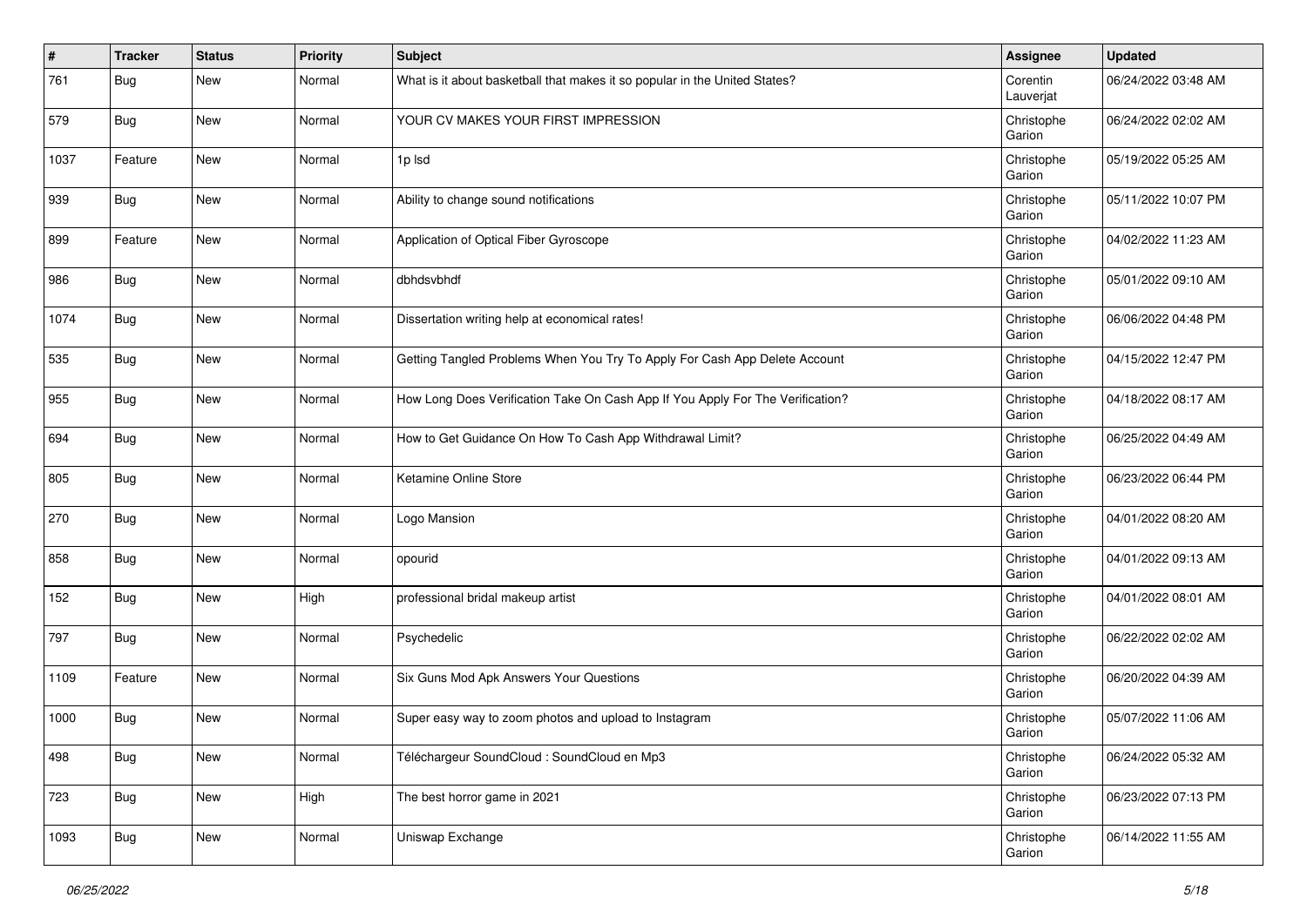| $\vert$ # | <b>Tracker</b> | <b>Status</b> | <b>Priority</b> | <b>Subject</b>                                                            | <b>Assignee</b>      | <b>Updated</b>      |
|-----------|----------------|---------------|-----------------|---------------------------------------------------------------------------|----------------------|---------------------|
| 153       | Bug            | <b>New</b>    | Normal          | urgent loan online                                                        | Christophe<br>Garion | 06/22/2022 05:11 PM |
| 722       | Bug            | <b>New</b>    | Normal          | Vergrößern Sie Instagram-Fotos mit instazoom                              | Christophe<br>Garion | 06/23/2022 09:49 PM |
| 580       | Bug            | <b>New</b>    | High            | What is Narrative Essay?                                                  | Christophe<br>Garion | 06/21/2022 09:28 AM |
| 1107      | Feature        | <b>New</b>    | High            | Where do you have to find an application to watch news and sports videos? | Christophe<br>Garion | 06/18/2022 10:36 AM |
| 938       | Bug            | <b>New</b>    | Normal          | Would you like to have your own ringtone                                  | Christophe<br>Garion | 04/22/2022 01:27 PM |
| 226       | Bug            | <b>New</b>    | Normal          | How to find reliable service reviews                                      | Anonymous            | 04/01/2022 08:46 AM |
| 203       | Bug            | <b>New</b>    | Low             | Airport Taxi Guildford                                                    | Anonymous            | 04/01/2022 08:50 AM |
| 531       | <b>Bug</b>     | <b>New</b>    | Normal          | Cheap Assignment Writing Service UK                                       | Anonymous            | 06/25/2022 02:56 AM |
| 530       | Bug            | <b>New</b>    | Normal          | Cheap Assignment Writing Service UK                                       | Anonymous            | 06/24/2022 03:21 PM |
| 293       | <b>Bug</b>     | <b>New</b>    | Immediate       | <b>CMT Direct Wix</b>                                                     | Anonymous            | 04/01/2022 07:21 AM |
| 511       | Feature        | <b>New</b>    | Normal          | Fashion                                                                   | Anonymous            | 06/23/2022 01:03 PM |
| 510       | Feature        | New           | Normal          | Fashion                                                                   | Anonymous            | 06/24/2022 08:12 PM |
| 509       | Feature        | <b>New</b>    | Normal          | Fashion                                                                   | Anonymous            | 06/13/2022 03:39 AM |
| 118       | Bug            | New           | Normal          | golf                                                                      | Anonymous            | 06/24/2022 04:30 PM |
| 274       | <b>Bug</b>     | <b>New</b>    | Normal          | How AI is transforming coupon marketing campaigns?                        | Anonymous            | 04/01/2022 08:19 AM |
| 486       | Bug            | <b>New</b>    | Low             | HP Wireless Printer Setup                                                 | Anonymous            | 06/25/2022 12:32 AM |
| 167       | <b>Bug</b>     | <b>New</b>    | Normal          | instant loan without documents                                            | Anonymous            | 06/23/2022 03:39 PM |
| 269       | <b>Bug</b>     | <b>New</b>    | Normal          | Is there such a site for app design?                                      | Anonymous            | 06/24/2022 09:59 PM |
| 513       | Bug            | <b>New</b>    | Normal          | Unlock cash app account using the easy steps:                             | Anonymous            | 06/24/2022 03:10 PM |
| 281       | Feature        | <b>New</b>    | Normal          | what are the types of Ringtones?                                          | Anonymous            | 06/25/2022 12:03 AM |
| 767       | Bug            | <b>New</b>    | Normal          | apkmod                                                                    |                      | 06/24/2022 03:02 PM |
| 1097      | <b>Bug</b>     | <b>New</b>    | Normal          | Race and experience new life.                                             |                      | 06/21/2022 09:35 AM |
| 888       | Bug            | <b>New</b>    | Normal          | Is the Fox News Channel on Roku free?                                     |                      | 04/25/2022 08:04 AM |
| 1063      | Bug            | <b>New</b>    | Normal          | 123.hp.com/laserjet                                                       |                      | 05/28/2022 12:27 PM |
| 1059      | Bug            | <b>New</b>    | Normal          | 123.hp.com/laserjet                                                       |                      | 05/28/2022 08:29 AM |
| 1022      | <b>Bug</b>     | New           | Normal          | 123.hp.com/laserjet                                                       |                      | 05/13/2022 01:25 PM |
| 666       | <b>Bug</b>     | New           | Normal          | 470+ pages à colorier de Noël                                             |                      | 06/24/2022 11:42 PM |
| 282       | <b>Bug</b>     | New           | Normal          | Activate Cash App Card: Learn Simple Steps & Fix Errors                   |                      | 06/24/2022 11:54 PM |
| 618       | Bug            | New           | Normal          | Buy Steroids Online with OurMedicnes.com   Best Quality Steroids          |                      | 06/24/2022 07:52 AM |
| 952       | <b>Bug</b>     | New           | Normal          | Canon IJ Network Tool                                                     |                      | 04/22/2022 04:13 AM |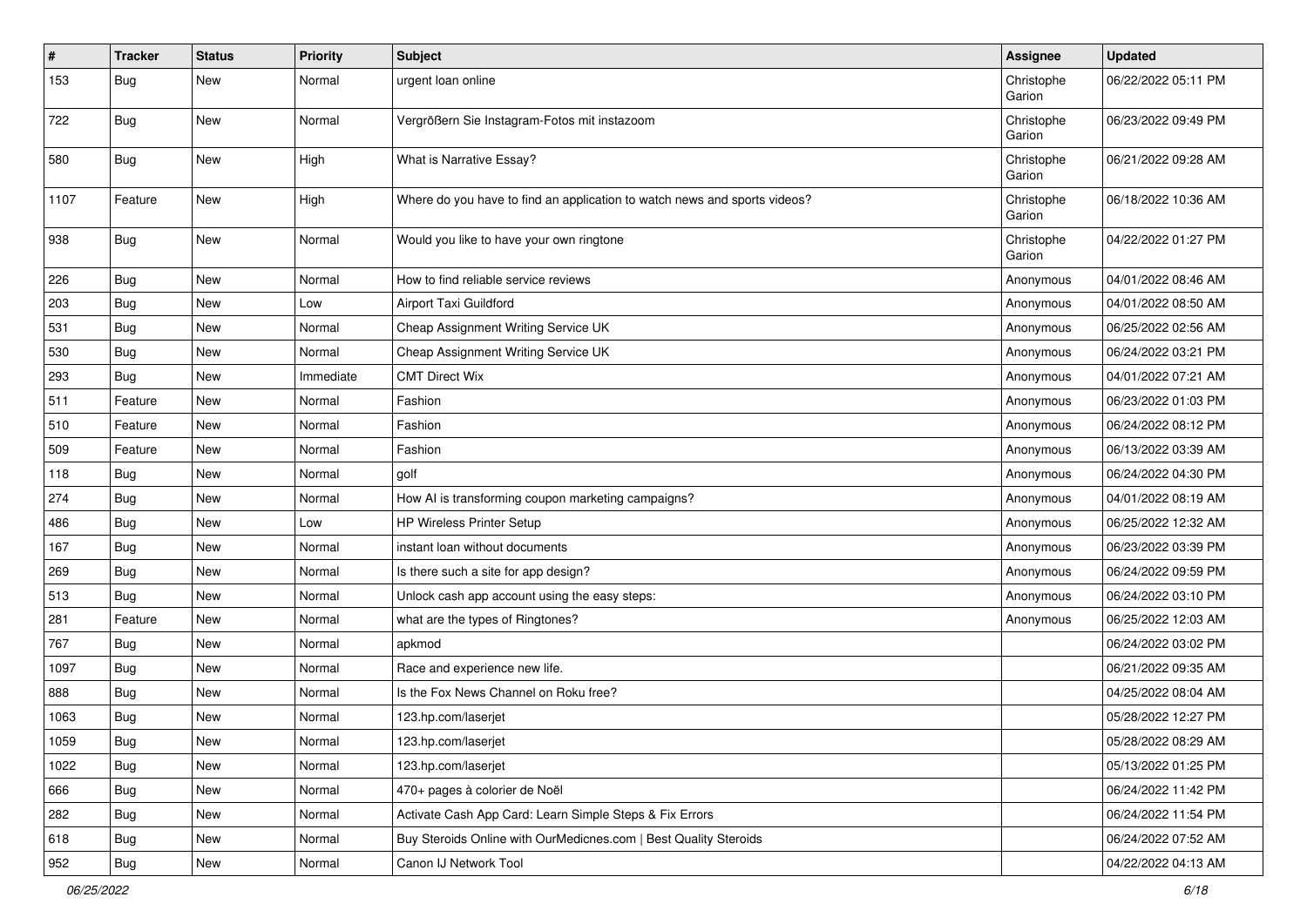| $\vert$ # | <b>Tracker</b> | <b>Status</b> | <b>Priority</b> | Subject                                                                                                                                      | Assignee | <b>Updated</b>      |
|-----------|----------------|---------------|-----------------|----------------------------------------------------------------------------------------------------------------------------------------------|----------|---------------------|
| 948       | Bug            | New           | Normal          | Canon IJ Network Tool                                                                                                                        |          | 04/20/2022 11:53 AM |
| 942       | Bug            | <b>New</b>    | Normal          | Canon IJ Network Tool                                                                                                                        |          | 04/13/2022 08:45 AM |
| 929       | Bug            | New           | Normal          | Canon IJ Network Tool                                                                                                                        |          | 04/12/2022 08:32 AM |
| 921       | Bug            | <b>New</b>    | Normal          | Canon IJ Network Tool                                                                                                                        |          | 04/11/2022 09:00 AM |
| 913       | Bug            | New           | Normal          | Canon IJ Network Tool                                                                                                                        |          | 04/07/2022 06:21 AM |
| 907       | Bug            | <b>New</b>    | Normal          | Canon IJ Network Tool                                                                                                                        |          | 04/04/2022 10:43 AM |
| 864       | Bug            | <b>New</b>    | Normal          | Canon IJ Network Tool                                                                                                                        |          | 04/01/2022 09:14 AM |
| 863       | Bug            | <b>New</b>    | Normal          | Canon IJ Network Tool                                                                                                                        |          | 04/01/2022 09:12 AM |
| 859       | Bug            | <b>New</b>    | Normal          | Canon IJ Network Tool                                                                                                                        |          | 04/01/2022 09:13 AM |
| 843       | Bug            | <b>New</b>    | Normal          | Canon IJ Network Tool                                                                                                                        |          | 04/01/2022 08:58 AM |
| 811       | Bug            | <b>New</b>    | Normal          | Canon IJ Network Tool                                                                                                                        |          | 06/20/2022 12:34 AM |
| 770       | Bug            | <b>New</b>    | Normal          | Canon IJ Network Tool                                                                                                                        |          | 06/24/2022 01:39 AM |
| 730       | Bug            | <b>New</b>    | Normal          | Canon IJ Network Tool                                                                                                                        |          | 04/01/2022 09:33 AM |
| 729       | Bug            | <b>New</b>    | Normal          | Canon IJ Network Tool                                                                                                                        |          | 04/01/2022 09:33 AM |
| 278       | Bug            | <b>New</b>    | Normal          | Cash App Help & Solutions - Here You Will Get Better Assistance                                                                              |          | 06/25/2022 04:43 AM |
| 283       | Bug            | New           | Normal          | Cash App To PayPal Transfer Money - Check Out The Steps Here                                                                                 |          | 04/01/2022 08:17 AM |
| 499       | Feature        | <b>New</b>    | Normal          | Discover The Premium Features Of Spotify Mod Apk                                                                                             |          | 06/25/2022 03:54 AM |
| 599       | Bug            | <b>New</b>    | Normal          | Do you know how to delete cash app account from your computer?                                                                               |          | 06/24/2022 10:42 AM |
| 198       | Bug            | <b>New</b>    | Normal          | DR. RECKEWEG R42 (HAEMOVENIN) (22ML)                                                                                                         |          | 04/21/2022 09:37 PM |
| 537       | Bug            | <b>New</b>    | Normal          | Get tech assistance with customer support on ATT Yahoo email login issue.                                                                    |          | 06/24/2022 08:07 PM |
| 841       | Bug            | New           | Normal          | How do I activate FOX NOW?                                                                                                                   |          | 04/01/2022 08:58 AM |
| 839       | Bug            | <b>New</b>    | Normal          | How do I activate FOX NOW?                                                                                                                   |          | 04/01/2022 08:58 AM |
| 76        | Bug            | <b>New</b>    | Normal          | Import error: Load error: imported node real_to_int declared in a regular Lustre file. File "include/conv.lusi",<br>line 1, characters 0-64: |          | 06/25/2022 04:29 AM |
| 947       | Bug            | <b>New</b>    | Normal          | is Disney Now and Disney Plus different?                                                                                                     |          | 04/14/2022 09:53 AM |
| 941       | Bug            | <b>New</b>    | Normal          | is Disney Now and Disney Plus different?                                                                                                     |          | 04/20/2022 10:19 AM |
| 886       | Bug            | <b>New</b>    | Normal          | Is the Fox News Channel on Roku free?                                                                                                        |          | 04/01/2022 09:16 AM |
| 840       | <b>Bug</b>     | <b>New</b>    | Normal          | Is Tubi really free and legal?                                                                                                               |          | 04/01/2022 08:58 AM |
| 289       | <b>Bug</b>     | New           | Normal          | Recover Yahoo Mail Forgotten Password - Explore Kanata Chinese                                                                               |          | 06/25/2022 02:33 AM |
| 192       | Bug            | New           | Normal          | The code Caffe                                                                                                                               |          | 05/09/2022 10:16 AM |
| 170       | Feature        | New           | Normal          | top mba colleges in bangalore                                                                                                                |          | 06/25/2022 12:33 AM |
| 889       | Bug            | New           | Normal          | What is Plex and how it's work?                                                                                                              |          | 04/01/2022 09:14 AM |
| 887       | <b>Bug</b>     | New           | Normal          | What is Plex and how it's work?                                                                                                              |          | 04/01/2022 09:16 AM |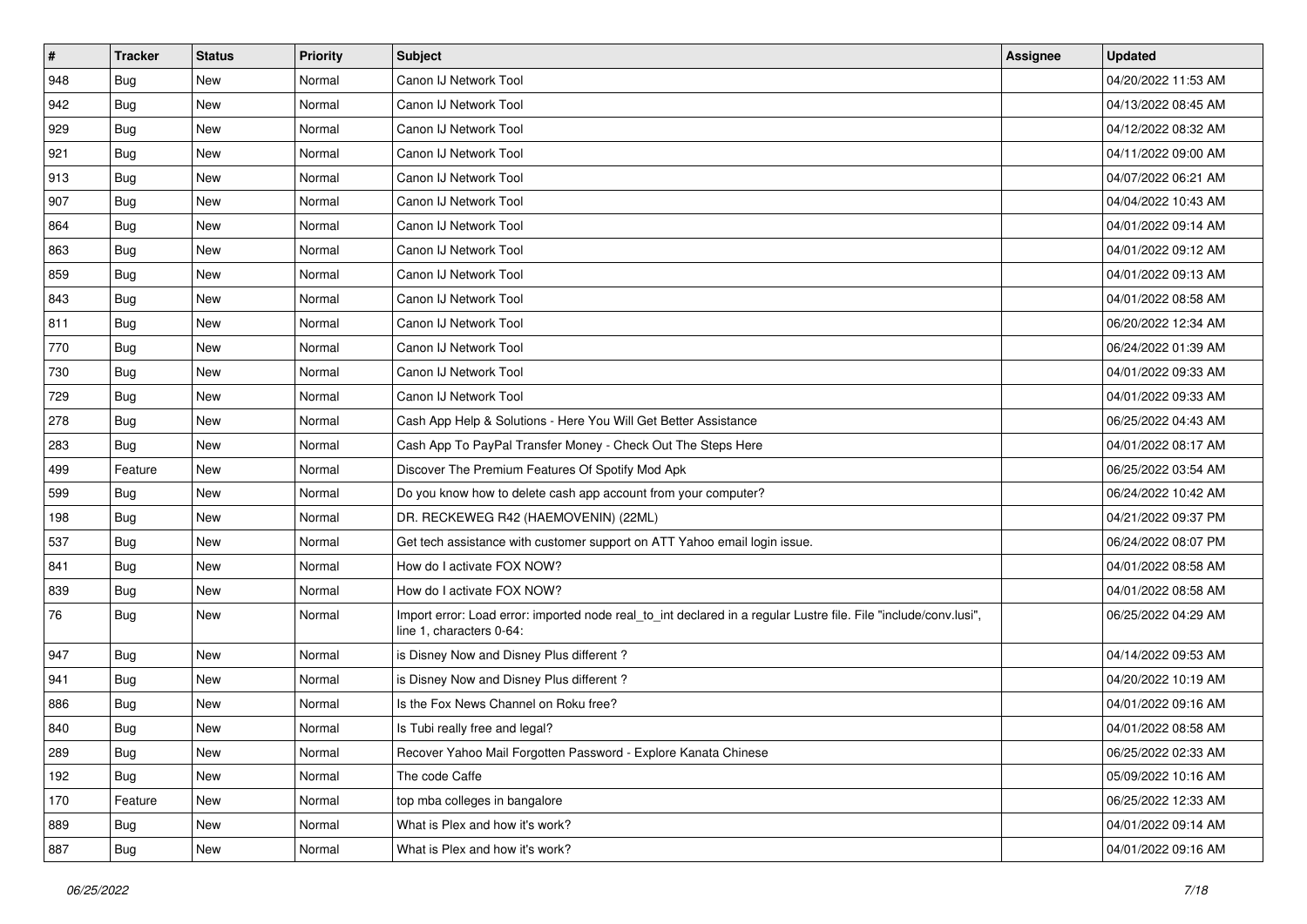| $\sharp$ | <b>Tracker</b> | <b>Status</b> | <b>Priority</b> | Subject                                                        | <b>Assignee</b> | <b>Updated</b>      |
|----------|----------------|---------------|-----------------|----------------------------------------------------------------|-----------------|---------------------|
| 946      | <b>Bug</b>     | New           | Normal          | What is Plex and Is Plex Legal?                                |                 | 04/20/2022 09:07 AM |
| 940      | <b>Bug</b>     | <b>New</b>    | Normal          | What is Plex and Is Plex Legal?                                |                 | 04/20/2022 06:31 AM |
| 228      | <b>Bug</b>     | New           | Normal          | Why Does Cash App Transaction Failed? - Here Is the Answer     |                 | 06/24/2022 07:49 PM |
| 1007     | Bug            | <b>New</b>    | Normal          | "ij.start canon                                                |                 | 05/18/2022 10:40 AM |
| 995      | Feature        | <b>New</b>    | Normal          | "ij.start canon                                                |                 | 06/14/2022 03:27 PM |
| 1068     | <b>Bug</b>     | <b>New</b>    | Normal          | 123.hp.com/laserjet                                            |                 | 05/31/2022 12:22 PM |
| 1046     | <b>Bug</b>     | New           | Normal          | 123.hp.com/laserjet                                            |                 | 05/24/2022 10:46 AM |
| 997      | <b>Bug</b>     | New           | Normal          | 123.hp.com/laserjet                                            |                 | 05/06/2022 05:33 AM |
| 193      | Bug            | New           | Normal          | 18% Discount on Homeopathic medicines                          |                 | 06/24/2022 05:20 PM |
| 807      | Bug            | <b>New</b>    | Normal          | 1v1Battle is a strategic action 'Build and shoot' game         |                 | 04/01/2022 08:56 AM |
| 265      | <b>Bug</b>     | New           | Normal          | 3 Faq's On Downloading To Your Apple Ipod                      |                 | 06/24/2022 08:41 AM |
| 1029     | Bug            | New           | Normal          | 5 Reasons Why People Love Coloring Pages?                      |                 | 05/16/2022 11:53 AM |
| 504      | <b>Bug</b>     | <b>New</b>    | Normal          | A beginner should always look for online Java assignment help! |                 | 06/25/2022 03:56 AM |
| 735      | <b>Bug</b>     | New           | Normal          | A quick fix of how to get money back from cash app stocks      |                 | 06/24/2022 07:30 AM |
| 145      | <b>Bug</b>     | <b>New</b>    | Normal          | abdulbaissagar                                                 |                 | 06/23/2022 10:46 PM |
| 142      | Feature        | New           | Normal          | About ashimary hair                                            |                 | 06/24/2022 04:10 PM |
| 156      | <b>Bug</b>     | <b>New</b>    | Normal          | Access old cash app account                                    |                 | 04/01/2022 08:00 AM |
| 230      | <b>Bug</b>     | <b>New</b>    | Normal          | Add Money To Cash App Card - Auto Cash Apps                    |                 | 06/21/2022 08:18 AM |
| 116      | Bug            | New           | Normal          | aertaeyg                                                       |                 | 06/24/2022 12:43 PM |
| 184      | <b>Bug</b>     | New           | Normal          | Affordable Business Writing Services                           |                 | 06/24/2022 02:47 AM |
| 122      | Bug            | New           | Normal          | <b>AFL Live Stream</b>                                         |                 | 04/01/2022 07:55 AM |
| 239      | Bug            | New           | Normal          | Algunas características más de Choices MOD APK                 |                 | 06/23/2022 05:10 PM |
| 286      | <b>Bug</b>     | <b>New</b>    | Normal          | All About Cash App Transfer Fail Problems                      |                 | 04/01/2022 07:49 AM |
| 284      | <b>Bug</b>     | New           | Normal          | All About Cash App Transfer Fail Problems                      |                 | 06/24/2022 10:09 PM |
| 190      | Bug            | New           | Normal          | All About Cash App Transfer Fail Problems                      |                 | 06/25/2022 03:27 AM |
| 175      | Feature        | New           | Normal          | All About Cash App Transfer Fail Problems                      |                 | 06/24/2022 10:57 PM |
| 911      | <b>Bug</b>     | New           | Normal          | Aluminum Windows & Doors                                       |                 | 04/06/2022 08:10 PM |
| 476      | Feature        | New           | High            | American Airlines Reservations                                 |                 | 06/23/2022 01:28 PM |
| 233      | Bug            | New           | Normal          | Anauthorsway.com: My User Experience                           |                 | 06/24/2022 01:43 AM |
| 660      | Bug            | New           | Normal          | Anchovies Nutrition Facts And Health Benefits                  |                 | 04/01/2022 09:40 AM |
| 918      | <b>Bug</b>     | New           | Normal          | Antivirus for IOS                                              |                 | 06/16/2022 10:36 PM |
| 760      | Bug            | New           | Normal          | apkmod                                                         |                 | 05/20/2022 05:32 AM |
| 519      | <b>Bug</b>     | New           | Normal          | Are you finding online UK Assignment writers?                  |                 | 06/25/2022 02:52 AM |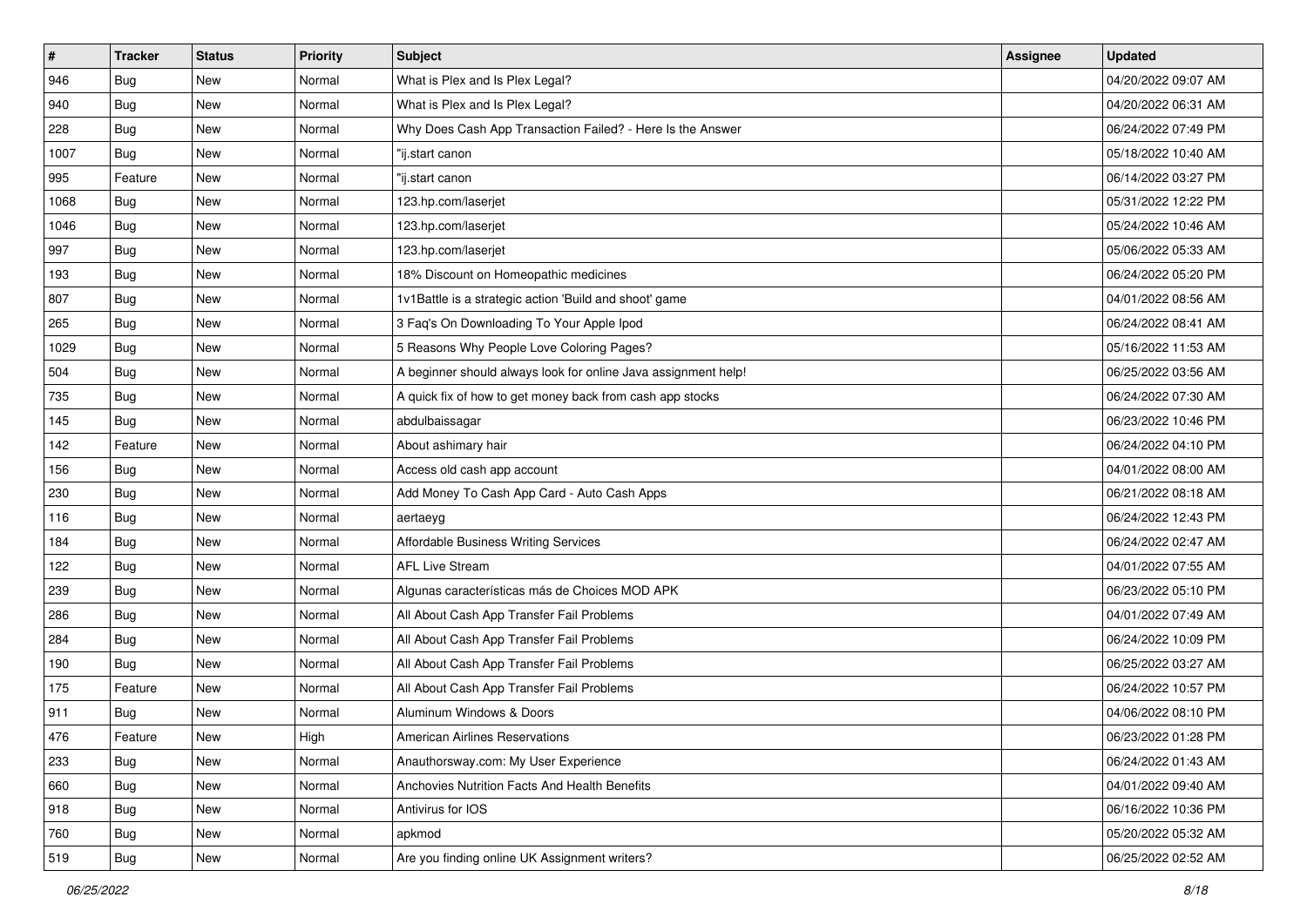| $\sharp$ | <b>Tracker</b> | <b>Status</b> | <b>Priority</b> | Subject                                                                   | <b>Assignee</b> | <b>Updated</b>      |
|----------|----------------|---------------|-----------------|---------------------------------------------------------------------------|-----------------|---------------------|
| 273      | <b>Bug</b>     | New           | High            | assignment help online                                                    |                 | 04/01/2022 08:17 AM |
| 787      | <b>Bug</b>     | New           | Normal          | Assured Assignment Help                                                   |                 | 06/24/2022 06:54 AM |
| 302      | <b>Bug</b>     | New           | Normal          | Auto Electrical Repair Services in Norcross GA                            |                 | 06/10/2022 06:30 AM |
| 297      | Bug            | New           | Normal          | Auto Lighting Installation Services in Norcross GA                        |                 | 04/01/2022 07:21 AM |
| 396      | <b>Bug</b>     | <b>New</b>    | Normal          | Auto Transport Services in Annapolis MD                                   |                 | 04/01/2022 07:15 AM |
| 372      | <b>Bug</b>     | New           | Normal          | Auto Transport Services in Arlington County VA                            |                 | 06/12/2022 12:45 PM |
| 360      | <b>Bug</b>     | New           | Normal          | Auto Transport Services in Baltimore MD                                   |                 | 04/01/2022 07:13 AM |
| 378      | <b>Bug</b>     | <b>New</b>    | Normal          | Auto Transport Services in Fairfax VA                                     |                 | 04/01/2022 07:17 AM |
| 384      | <b>Bug</b>     | New           | Normal          | Auto Transport Services in McLean VA                                      |                 | 04/01/2022 07:17 AM |
| 402      | Bug            | <b>New</b>    | Normal          | Auto Transport Services in Potomac MD                                     |                 | 04/01/2022 07:47 AM |
| 390      | <b>Bug</b>     | New           | Normal          | Auto Transport Services in Sterling VA                                    |                 | 04/01/2022 07:16 AM |
| 366      | Bug            | New           | Normal          | Auto Transport Services in Washington DC                                  |                 | 04/01/2022 07:12 AM |
| 491      | Feature        | <b>New</b>    | Normal          | Automatically download and paste Reddit wallpapers into Windows           |                 | 06/25/2022 04:29 AM |
| 958      | <b>Bug</b>     | New           | Normal          | Avail Cash app support service to know Sutton bank cash app number        |                 | 04/19/2022 12:02 PM |
| 702      | <b>Bug</b>     | <b>New</b>    | Normal          | Avail Chime Customer Service to know How To Get Chime Bank Statement      |                 | 06/21/2022 08:32 AM |
| 731      | <b>Bug</b>     | New           | Normal          | Avail Of Cash App Customer Service If Unable To Down Cash App Mobile App? |                 | 04/01/2022 09:33 AM |
| 954      | <b>Bug</b>     | <b>New</b>    | Normal          | AZ Screen Recorder Mod                                                    |                 | 04/20/2022 11:11 AM |
| 191      | <b>Bug</b>     | <b>New</b>    | Normal          | <b>B2B Branding</b>                                                       |                 | 06/13/2022 12:50 AM |
| 989      | <b>Bug</b>     | New           | Normal          | Barewoods Wax Cigar                                                       |                 | 06/14/2022 08:06 PM |
| 146      | <b>Bug</b>     | <b>New</b>    | Normal          | bayabais                                                                  |                 | 06/25/2022 06:11 AM |
| 247      | Bug            | New           | Normal          | best 4 Channel Amp                                                        |                 | 06/24/2022 09:44 PM |
| 786      | Bug            | <b>New</b>    | Normal          | Best Assignment Help in Australia & UK                                    |                 | 06/21/2022 09:28 PM |
| 254      | Feature        | <b>New</b>    | Normal          | best ayurvedic treatment for psoriasis                                    |                 | 04/01/2022 08:13 AM |
| 545      | Feature        | New           | Normal          | Best Canvas Print Company                                                 |                 | 06/17/2022 08:25 PM |
| 255      | Feature        | New           | Normal          | best doctor for psoriasis                                                 |                 | 06/25/2022 05:07 AM |
| 879      | Feature        | <b>New</b>    | Normal          | Best Garage Door Repair in Massachusetts                                  |                 | 04/01/2022 09:16 AM |
| 257      | <b>Bug</b>     | New           | Normal          | Best latte machines                                                       |                 | 06/24/2022 06:11 PM |
| 586      | Bug            | New           | Normal          | Best Modifications For Your Mobile Phone                                  |                 | 06/24/2022 08:48 AM |
| 1050     | Feature        | New           | Normal          | Best Smart Phone Repair in Delhi                                          |                 | 05/25/2022 10:33 AM |
| 741      | Bug            | New           | Normal          | <b>Blockchain Technology Solutions</b>                                    |                 | 04/01/2022 09:02 AM |
| 202      | <b>Bug</b>     | New           | Normal          | blonde wig                                                                |                 | 06/24/2022 08:01 AM |
| 143      | Bug            | New           | Normal          | Bob lace front wigs                                                       |                 | 06/25/2022 12:07 AM |
| 179      | <b>Bug</b>     | New           | Normal          | body wave                                                                 |                 | 04/01/2022 08:41 AM |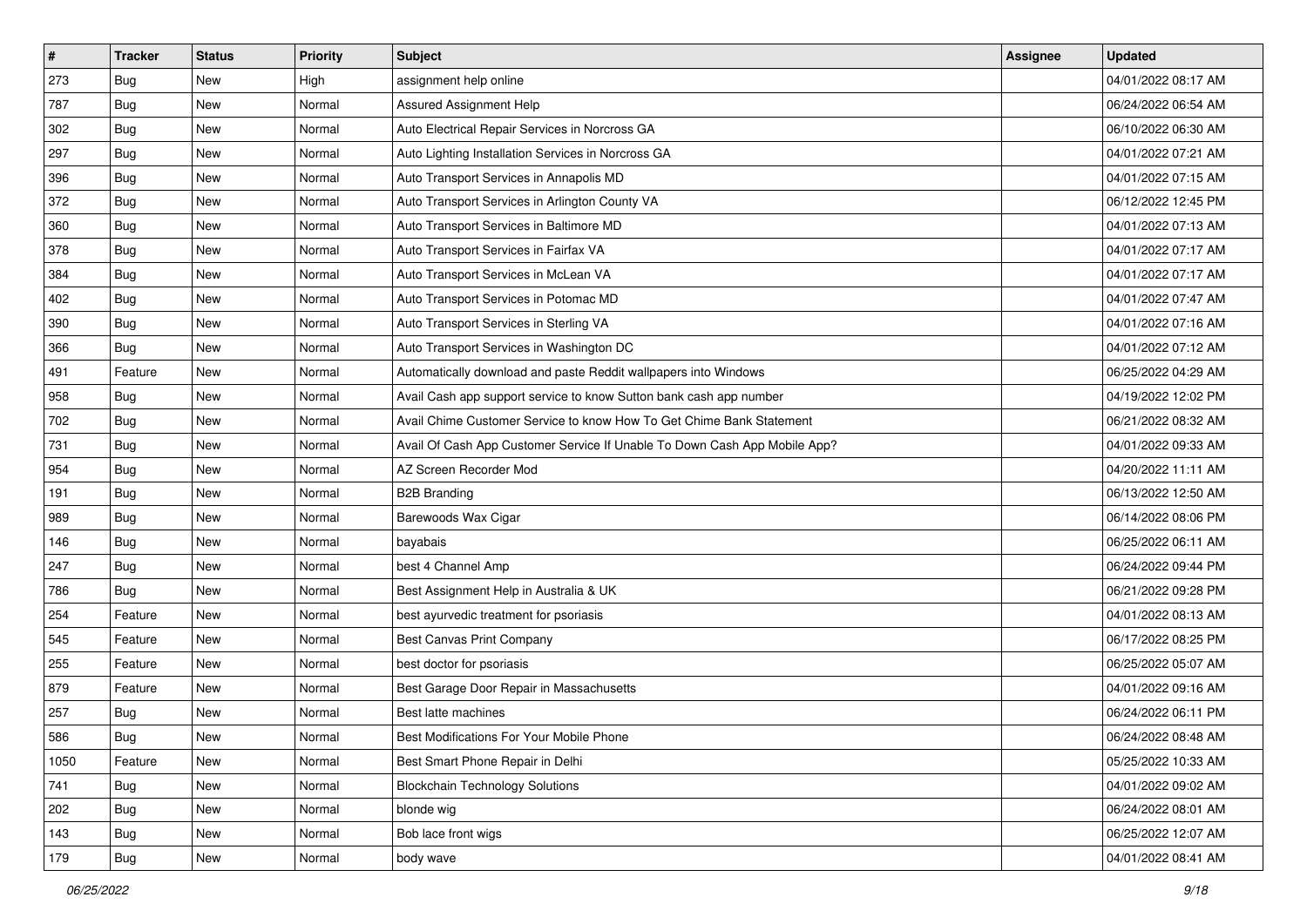| #    | <b>Tracker</b> | <b>Status</b> | <b>Priority</b> | <b>Subject</b>                                                                   | Assignee | <b>Updated</b>      |
|------|----------------|---------------|-----------------|----------------------------------------------------------------------------------|----------|---------------------|
| 299  | Bug            | New           | Normal          | Brake Caliper Painting Services in Norcross GA                                   |          | 04/01/2022 07:20 AM |
| 831  | Bug            | <b>New</b>    | Normal          | Build and shoot                                                                  |          | 05/29/2022 04:47 PM |
| 1052 | Bug            | New           | Normal          | Build Now GG is a new battle royale game.                                        |          | 05/26/2022 04:24 AM |
| 835  | Bug            | <b>New</b>    | Normal          | Build your strong army with Taming io                                            |          | 04/01/2022 08:59 AM |
| 557  | Feature        | <b>New</b>    | Normal          | <b>Business Law Assignment Help</b>                                              |          | 06/24/2022 10:05 AM |
| 621  | <b>Bug</b>     | New           | Normal          | Buy All Modafinil & Armodafinil Tablets @Buy Modafinil US                        |          | 06/24/2022 09:26 AM |
| 611  | Feature        | <b>New</b>    | Normal          | Buy All Modafinil & Armodafinil Tablets @Buy Modafinil US                        |          | 06/25/2022 12:31 AM |
| 616  | Bug            | New           | Normal          | Buy Anavar Tablets   Anavar For Sale in USA, UK & Australia                      |          | 06/24/2022 03:52 PM |
| 613  | Bug            | <b>New</b>    | Normal          | Buy Aspadol 100mg Tab Online in US, UK, AU   Erospharmacy                        |          | 06/24/2022 03:56 AM |
| 494  | Bug            | <b>New</b>    | Normal          | <b>Buy Discussion Post</b>                                                       |          | 06/25/2022 03:19 AM |
| 635  | Bug            | <b>New</b>    | Normal          | Buy Steroids Online with OurMedicnes.com   Best Quality Steroids                 |          | 06/23/2022 09:09 PM |
| 924  | Bug            | <b>New</b>    | Normal          | buy tec 9                                                                        |          | 04/11/2022 02:54 PM |
| 634  | Bug            | New           | Normal          | Buy Vidalista Tablets (Tadalafil) at [\$25 OFF + Free Shipping] Vidalistatablets |          | 06/23/2022 11:20 PM |
| 617  | Bug            | New           | Normal          | Buy Vidalista Tablets (Tadalafil) at [\$25 OFF + Free Shipping] Vidalistatablets |          | 06/24/2022 05:14 PM |
| 259  | Bug            | <b>New</b>    | Normal          | call center services                                                             |          | 06/23/2022 05:30 PM |
| 690  | Bug            | New           | Normal          | campervan hire                                                                   |          | 06/25/2022 01:32 AM |
| 1044 | Bug            | <b>New</b>    | Normal          | Can I Disapprove If Random Person Sent Me Money On Cash App?                     |          | 05/26/2022 03:51 PM |
| 964  | Bug            | <b>New</b>    | Normal          | Can I Fix Cash App Transfer Failed Issues By Adding Sufficient Funds?            |          | 04/21/2022 10:23 AM |
| 522  | Feature        | New           | Normal          | Can You Check App Limits, If Cash app won't let me send money?                   |          | 06/24/2022 06:33 PM |
| 865  | Bug            | <b>New</b>    | Normal          | Canon IJ Printer Utility                                                         |          | 05/18/2022 07:24 PM |
| 951  | Bug            | New           | Normal          | Canon.com/ijsetup                                                                |          | 04/20/2022 10:18 AM |
| 944  | Feature        | <b>New</b>    | Normal          | Canon.com/ijsetup                                                                |          | 04/16/2022 01:25 PM |
| 847  | Feature        | New           | Normal          | Canon.com/ijsetup                                                                |          | 04/01/2022 09:08 AM |
| 845  | Feature        | New           | Normal          | canon.com/ijsetup                                                                |          | 04/01/2022 08:58 AM |
| 813  | Feature        | <b>New</b>    | Normal          | Canon.com/ijsetup                                                                |          | 05/25/2022 08:27 AM |
| 812  | Feature        | New           | Normal          | canon.com/ijsetup                                                                |          | 06/24/2022 02:59 AM |
| 298  | Bug            | New           | Normal          | Car Stereo Installation Services in Norcross GA                                  |          | 04/01/2022 07:20 AM |
| 354  | <b>Bug</b>     | New           | Normal          | Car Upholstery Cleaning Services in Chesapeake VA                                |          | 04/01/2022 07:14 AM |
| 338  | Bug            | New           | Normal          | Car Upholstery Cleaning Services in Norfolk VA                                   |          | 04/01/2022 07:23 AM |
| 323  | Bug            | New           | Normal          | Car Upholstery Cleaning Services in Virginia Beach VA                            |          | 04/01/2022 07:26 AM |
| 303  | Bug            | New           | Normal          | Car Wrapping Services in Norcross GA                                             |          | 04/01/2022 07:22 AM |
| 408  | <b>Bug</b>     | New           | Normal          | Carpet Cleaning Boston MA                                                        |          | 04/01/2022 07:47 AM |
| 424  | <b>Bug</b>     | New           | Normal          | Carpet Cleaning Brookline MA                                                     |          | 04/01/2022 07:45 AM |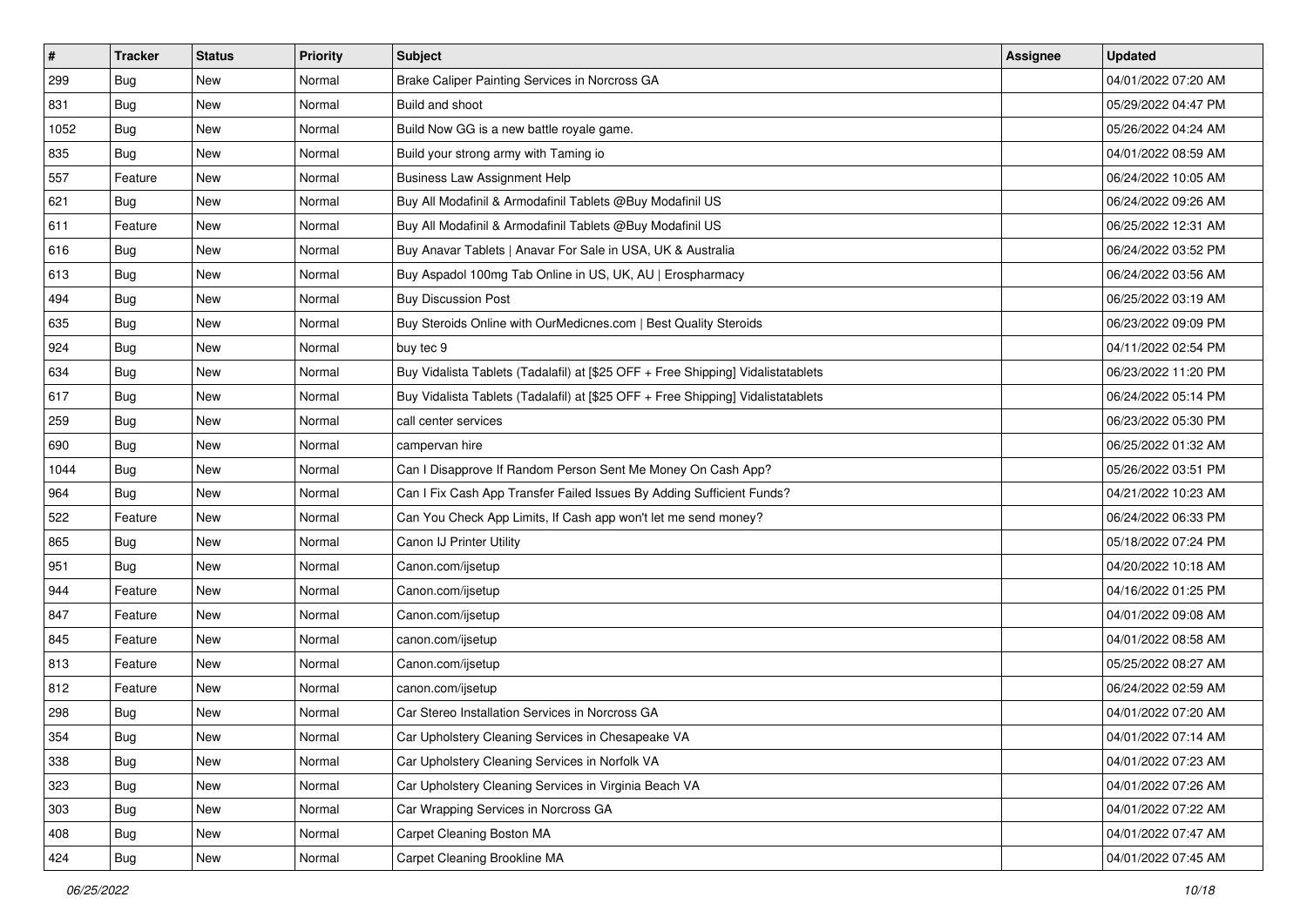| #    | <b>Tracker</b> | <b>Status</b> | <b>Priority</b> | <b>Subject</b>                                                  | Assignee | <b>Updated</b>      |
|------|----------------|---------------|-----------------|-----------------------------------------------------------------|----------|---------------------|
| 457  | Bug            | New           | Normal          | Carpet Cleaning Medford MA                                      |          | 06/24/2022 02:55 AM |
| 433  | Bug            | <b>New</b>    | Normal          | Carpet Cleaning Newton MA                                       |          | 04/01/2022 07:50 AM |
| 449  | Bug            | New           | Normal          | Carpet Cleaning Quincy MA                                       |          | 04/01/2022 07:48 AM |
| 340  | <b>Bug</b>     | <b>New</b>    | Normal          | Carpet Cleaning Services in Chesapeake VA                       |          | 04/01/2022 07:23 AM |
| 325  | Bug            | <b>New</b>    | Normal          | Carpet Cleaning Services in Norfolk VA                          |          | 04/01/2022 07:26 AM |
| 307  | <b>Bug</b>     | New           | Normal          | Carpet Cleaning Services in Virginia Beach VA                   |          | 04/01/2022 07:19 AM |
| 416  | Bug            | <b>New</b>    | Normal          | Carpet Cleaning Somerville MA                                   |          | 04/01/2022 07:46 AM |
| 441  | Bug            | New           | Normal          | Carpet Cleaning Watertown MA                                    |          | 06/02/2022 06:00 PM |
| 465  | Bug            | <b>New</b>    | Normal          | Carpet Cleaning Westchester MA                                  |          | 06/22/2022 07:24 AM |
| 341  | Bug            | <b>New</b>    | Normal          | Carpet Repairing Services in Chesapeake VA                      |          | 04/01/2022 07:23 AM |
| 326  | <b>Bug</b>     | <b>New</b>    | Normal          | Carpet Repairing Services in Norfolk VA                         |          | 04/01/2022 07:26 AM |
| 308  | Bug            | <b>New</b>    | Normal          | Carpet Repairing Services in Virginia Beach VA                  |          | 04/01/2022 07:19 AM |
| 775  | Bug            | New           | Normal          | cash app                                                        |          | 02/14/2022 08:20 AM |
| 227  | Bug            | New           | Normal          | Cash App Help & Solutions - Here You Will Get Better Assistance |          | 06/10/2022 12:53 AM |
| 895  | Bug            | <b>New</b>    | Normal          | Cash App Scams                                                  |          | 06/18/2022 02:36 PM |
| 1057 | Bug            | New           | Normal          | <b>CCPlay Education Edition APK</b>                             |          | 06/07/2022 04:07 AM |
| 838  | Bug            | <b>New</b>    | Normal          | Celebrity Hunter Mod apk - Como instalá-lo                      |          | 04/01/2022 08:58 AM |
| 507  | Bug            | <b>New</b>    | Normal          | central.bitdefender.com                                         |          | 06/24/2022 01:37 PM |
| 493  | Feature        | <b>New</b>    | High            | chainsaw dance                                                  |          | 06/24/2022 08:01 PM |
| 1102 | Bug            | <b>New</b>    | Normal          | Charlottesville Travel Guide?                                   |          | 06/24/2022 10:10 AM |
| 206  | Bug            | New           | Low             | <b>Cheap Electric Bikes</b>                                     |          | 06/25/2022 01:44 AM |
| 487  | Bug            | <b>New</b>    | Normal          | Cheap Fake Dunks                                                |          | 06/24/2022 06:29 PM |
| 610  | Feature        | <b>New</b>    | Normal          | CheapestMedsShop 100% Safe Medicines Online in USA UK & AUS.    |          | 06/24/2022 11:23 PM |
| 632  | Bug            | <b>New</b>    | Normal          | CheapestMedsShop   100% Safe Medicines Online in UK & AUS.      |          | 06/23/2022 05:23 AM |
| 622  | Bug            | New           | Normal          | CheapestMedsShop   100% Safe Medicines Online in UK & AUS.      |          | 06/24/2022 07:10 PM |
| 615  | Bug            | New           | Normal          | CheapestMedsShop   100% Safe Medicines Online in USA UK & AUS.  |          | 06/24/2022 04:00 AM |
| 769  | Bug            | New           | Normal          | check my cash app                                               |          | 06/25/2022 04:55 AM |
| 1002 | <b>Bug</b>     | New           | Normal          | Chemistry Assignment Help                                       |          | 06/04/2022 09:58 AM |
| 650  | Bug            | New           | Normal          | <b>Cherries Health Benefits</b>                                 |          | 06/24/2022 08:07 AM |
| 832  | Bug            | New           | Normal          | Choque Royale Mod Apk                                           |          | 04/01/2022 08:59 AM |
| 553  | Bug            | New           | Normal          | Cinema HD APK - Free Movie Enjoyment App on Android             |          | 06/23/2022 02:21 AM |
| 1071 | Bug            | New           | Normal          | Cinema HD Review - Cinemahdv2.net                               |          | 06/21/2022 06:54 PM |
| 201  | <b>Bug</b>     | New           | Normal          | closure wig                                                     |          | 06/25/2022 02:31 AM |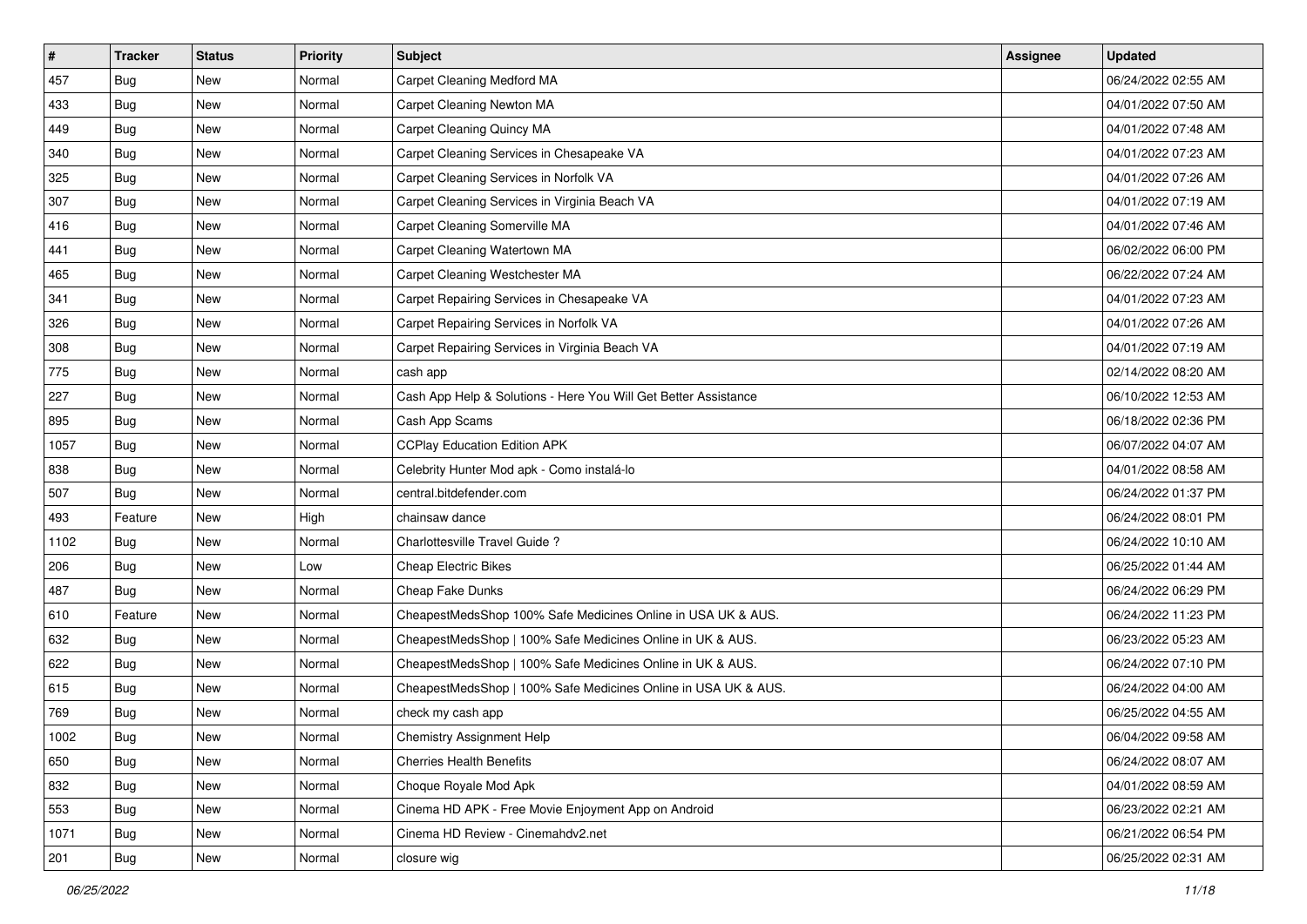| #    | <b>Tracker</b> | <b>Status</b> | <b>Priority</b> | <b>Subject</b>                                                           | Assignee | <b>Updated</b>      |
|------|----------------|---------------|-----------------|--------------------------------------------------------------------------|----------|---------------------|
| 657  | Bug            | New           | Normal          | Coconut Nutrition Facts And Health Benefits                              |          | 06/24/2022 01:49 PM |
| 1083 | Bug            | <b>New</b>    | Normal          | coin base review                                                         |          | 06/11/2022 09:13 AM |
| 646  | Feature        | New           | Normal          | Collaborative Research Group                                             |          | 04/01/2022 09:36 AM |
| 189  | Bug            | <b>New</b>    | Normal          | <b>College Biology Writing Services</b>                                  |          | 06/24/2022 07:52 PM |
| 827  | Bug            | New           | Normal          | Come To Know The Required Steps To Unlock Cash App Account               |          | 04/01/2022 08:59 AM |
| 782  | <b>Bug</b>     | New           | Normal          | Comment faire une sonnerie téléphonique                                  |          | 06/24/2022 01:32 PM |
| 413  | Bug            | <b>New</b>    | Normal          | Commercial Floor Cleaning Boston MA                                      |          | 04/01/2022 07:45 AM |
| 430  | Bug            | New           | Normal          | Commercial Floor Cleaning Brookline MA                                   |          | 04/01/2022 07:50 AM |
| 462  | Bug            | <b>New</b>    | Normal          | Commercial Floor Cleaning Medford MA                                     |          | 04/01/2022 07:32 AM |
| 438  | Bug            | <b>New</b>    | Normal          | Commercial Floor Cleaning Newton MA                                      |          | 04/01/2022 07:50 AM |
| 454  | Bug            | <b>New</b>    | Normal          | Commercial Floor Cleaning Quincy MA                                      |          | 06/02/2022 05:59 PM |
| 421  | Bug            | <b>New</b>    | Normal          | Commercial Floor Cleaning Somerville MA                                  |          | 04/01/2022 07:46 AM |
| 446  | Bug            | New           | Normal          | Commercial Floor Cleaning Watertown MA                                   |          | 04/01/2022 07:49 AM |
| 470  | Bug            | New           | Normal          | Commercial Floor Cleaning Westchester MA                                 |          | 06/24/2022 06:00 PM |
| 614  | Bug            | <b>New</b>    | Normal          | Como baixar o MOD APK no celular                                         |          | 06/22/2022 04:46 AM |
| 874  | Bug            | New           | Normal          | Cómo descargar Minecraft Apk                                             |          | 06/23/2022 04:39 AM |
| 700  | Bug            | <b>New</b>    | Normal          | Cómo descargar Poppy Playtime                                            |          | 04/01/2022 09:30 AM |
| 754  | Bug            | <b>New</b>    | Normal          | Cómo descargar tonos gratis de teléfono celular                          |          | 04/29/2022 05:26 AM |
| 721  | Bug            | <b>New</b>    | Normal          | Cómo instalar un Mod Apk                                                 |          | 06/24/2022 09:39 PM |
| 132  | Bug            | <b>New</b>    | Normal          | concrete-everything                                                      |          | 06/24/2022 02:24 PM |
| 698  | Feature        | New           | Normal          | Connect with cash app representative to ask about cash app flip scam     |          | 04/04/2022 08:07 PM |
| 1124 | Bug            | <b>New</b>    | Normal          | Cookie clicker unblocked                                                 |          | 06/24/2022 05:14 AM |
| 1122 | Bug            | <b>New</b>    | Normal          | Count the number of words on the Microsoft Word application in the phone |          | 06/23/2022 04:19 AM |
| 1041 | <b>Bug</b>     | <b>New</b>    | Normal          | Count words in Word on the computer                                      |          | 05/27/2022 02:16 PM |
| 133  | Bug            | New           | Normal          | craftlabs                                                                |          | 06/25/2022 05:21 AM |
| 647  | Feature        | New           | Normal          | <b>Cranberry Health Benefits</b>                                         |          | 06/25/2022 04:15 AM |
| 750  | Bug            | New           | Normal          | Create a Report Template                                                 |          | 04/01/2022 09:00 AM |
| 1073 | <b>Bug</b>     | New           | Normal          | Cricut Design Space                                                      |          | 06/07/2022 09:34 PM |
| 1067 | Bug            | New           | Normal          | Cricut.com/setup                                                         |          | 05/31/2022 12:19 PM |
| 1062 | Bug            | New           | Normal          | Cricut.com/setup                                                         |          | 05/28/2022 12:26 PM |
| 1061 | Bug            | New           | Normal          | Cricut.com/setup                                                         |          | 05/28/2022 12:24 PM |
| 1058 | Bug            | New           | Normal          | Cricut.com/setup                                                         |          | 05/28/2022 08:28 AM |
| 1045 | <b>Bug</b>     | New           | Normal          | Cricut.com/setup                                                         |          | 05/24/2022 10:45 AM |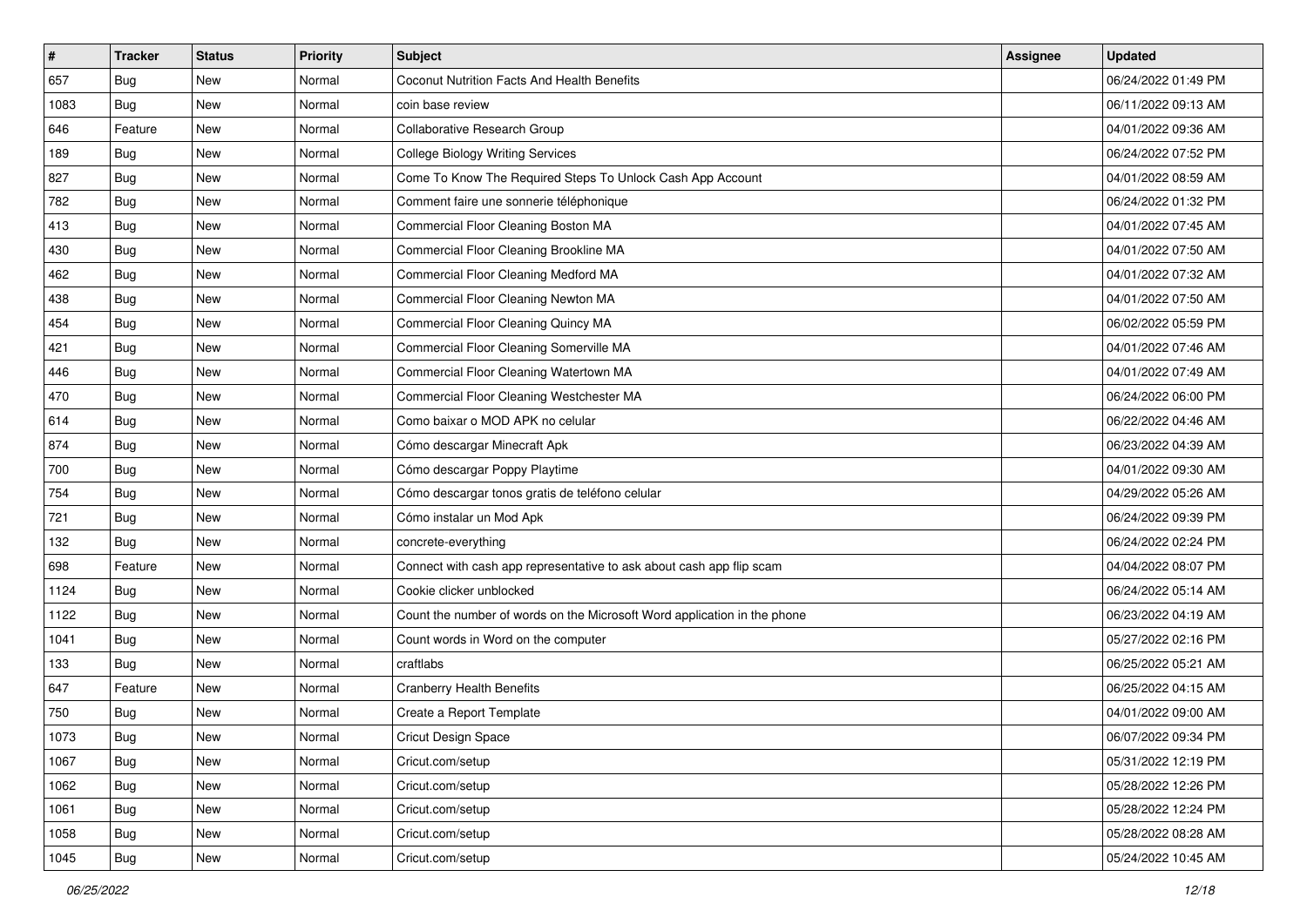| $\vert$ # | <b>Tracker</b> | <b>Status</b> | <b>Priority</b> | <b>Subject</b>                                                               | <b>Assignee</b> | <b>Updated</b>      |
|-----------|----------------|---------------|-----------------|------------------------------------------------------------------------------|-----------------|---------------------|
| 1021      | <b>Bug</b>     | New           | Normal          | Cricut.com/setup                                                             |                 | 05/26/2022 12:21 AM |
| 1020      | Bug            | <b>New</b>    | Normal          | Cricut.com/setup                                                             |                 | 05/13/2022 11:14 AM |
| 1019      | <b>Bug</b>     | New           | Normal          | Cricut.com/setup                                                             |                 | 05/13/2022 11:13 AM |
| 1012      | <b>Bug</b>     | New           | Normal          | Cricut.com/setup                                                             |                 | 05/11/2022 11:30 AM |
| 1006      | Bug            | New           | Normal          | Cricut.com/setup                                                             |                 | 05/10/2022 01:22 PM |
| 996       | <b>Bug</b>     | New           | Normal          | Cricut.com/setup                                                             |                 | 05/06/2022 05:32 AM |
| 994       | Feature        | New           | Normal          | Cricut.com/setup                                                             |                 | 05/05/2022 06:02 AM |
| 714       | <b>Bug</b>     | New           | Normal          | Cuevana 3 Premium - Enjoy Your Favorite Movies and TV Shows on Your Smart TV |                 | 06/24/2022 01:19 PM |
| 912       | Bug            | New           | Normal          | Cuphead Mobile Game Review                                                   |                 | 06/09/2022 10:14 AM |
| 144       | Bug            | New           | Normal          | curly bob lace front wigs                                                    |                 | 05/25/2022 05:18 AM |
| 169       | <b>Bug</b>     | New           | Normal          | CV Maker - UAE CV Writing Agency                                             |                 | 06/25/2022 01:15 AM |
| 628       | Bug            | New           | Normal          | CV reviewing services!                                                       |                 | 06/24/2022 01:53 PM |
| 1085      | Feature        | <b>New</b>    | Normal          | dcvghdcc asgdvgd dveduqwv ajdhvwd                                            |                 | 06/09/2022 03:46 PM |
| 1076      | Bug            | New           | Normal          | DedicatedHosting4u                                                           |                 | 06/11/2022 09:15 AM |
| 592       | Bug            | New           | Normal          | Deezer Premium APK - Baixe músicas de qualquer lugar do mundo de graça       |                 | 06/24/2022 12:00 PM |
| 978       | Bug            | New           | Normal          | Delamore Lodge is a place to stay.                                           |                 | 04/27/2022 11:41 AM |
| 1051      | <b>Bug</b>     | New           | Normal          | Dental Supplies USA                                                          |                 | 06/11/2022 09:20 PM |
| 242       | Feature        | <b>New</b>    | Normal          | Descripción de Torque Pro MOD APK para Android                               |                 | 06/23/2022 11:55 PM |
| 161       | <b>Bug</b>     | New           | Normal          | dfdrtyuio                                                                    |                 | 06/24/2022 08:54 AM |
| 166       | Bug            | New           | Normal          | dfgbd                                                                        |                 | 04/01/2022 07:57 AM |
| 165       | <b>Bug</b>     | New           | Normal          | dfgbd                                                                        |                 | 04/01/2022 07:57 AM |
| 164       | Bug            | New           | Normal          | dfgbd                                                                        |                 | 06/25/2022 03:31 AM |
| 128       | Bug            | New           | Normal          | dfgbd                                                                        |                 | 06/24/2022 11:28 PM |
| 150       | <b>Bug</b>     | New           | Normal          | dfgh                                                                         |                 | 06/24/2022 06:46 PM |
| 158       | <b>Bug</b>     | New           | Normal          | dfghj zcvgh                                                                  |                 | 06/25/2022 06:24 AM |
| 149       | Bug            | New           | Normal          | dftgy                                                                        |                 | 06/23/2022 02:09 PM |
| 724       | <b>Bug</b>     | New           | Normal          | Dial Chime Customer support number for a quick response                      |                 | 06/24/2022 01:30 PM |
| 684       | <b>Bug</b>     | New           | Normal          | Difference between paper map and online map                                  |                 | 06/23/2022 01:24 PM |
| 174       | Feature        | New           | Normal          | Digital Marketing Philadelphia                                               |                 | 06/23/2022 07:06 AM |
| 717       | Bug            | New           | Normal          | Disney Plus Apk - Watch Movies and TV Shows on Your Device                   |                 | 06/24/2022 12:00 PM |
| 315       | Bug            | New           | Normal          | Dissertation help UK                                                         |                 | 06/25/2022 02:51 AM |
| 539       | <b>Bug</b>     | New           | Normal          | Do you want to know how to activate cash card through phone number?          |                 | 04/01/2022 09:25 AM |
| 516       | <b>Bug</b>     | New           | Normal          | Does Cash App Help To Get Cash App Refund Without Any Interruption?          |                 | 06/24/2022 01:56 PM |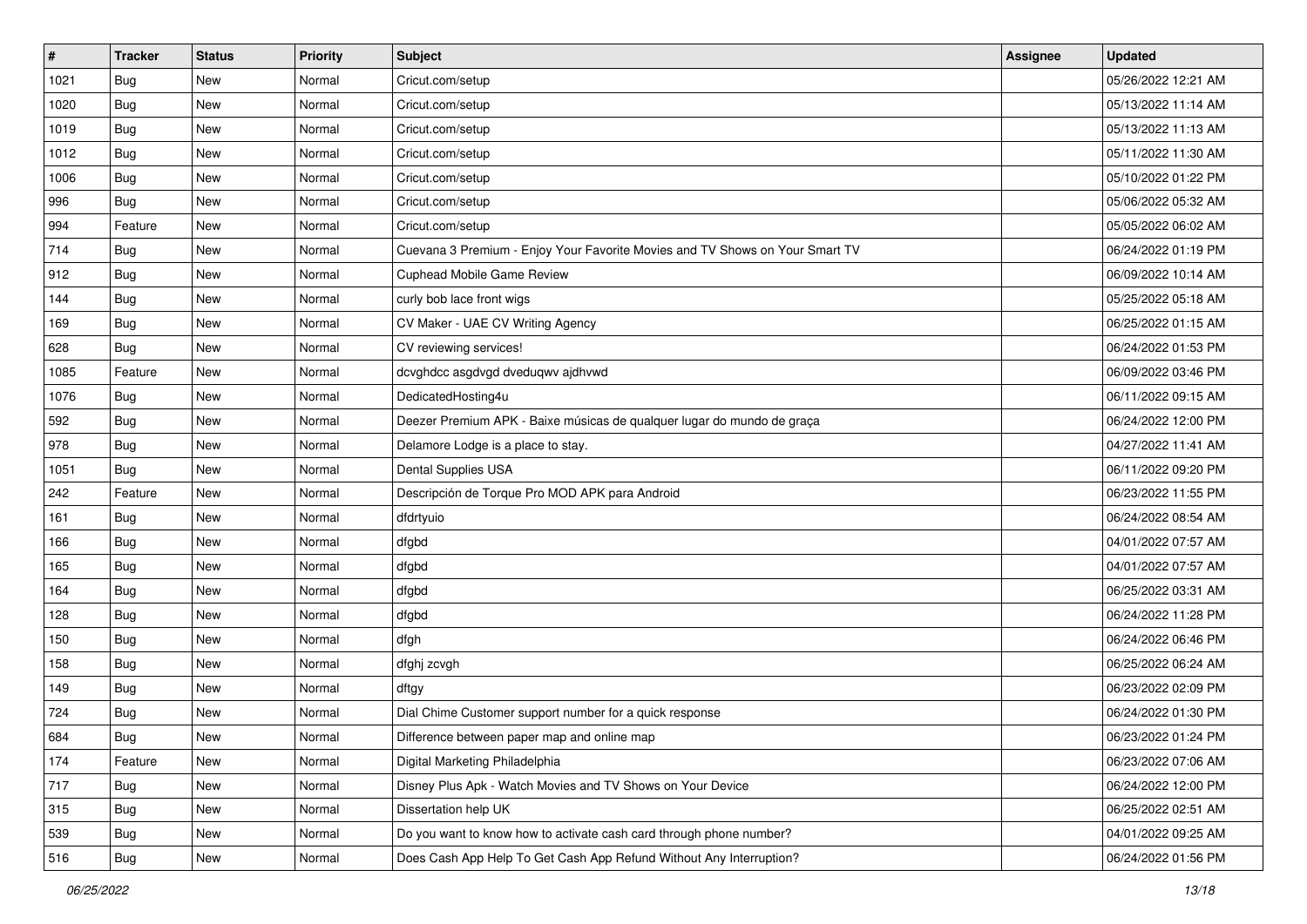| $\vert$ # | <b>Tracker</b> | <b>Status</b> | <b>Priority</b> | Subject                                                                                                                                                                                                                                                               | Assignee | <b>Updated</b>      |
|-----------|----------------|---------------|-----------------|-----------------------------------------------------------------------------------------------------------------------------------------------------------------------------------------------------------------------------------------------------------------------|----------|---------------------|
| 833       | Bug            | <b>New</b>    | Normal          | Does Direct Deposit Hit Chime- seek Chime Customer Service                                                                                                                                                                                                            |          | 04/01/2022 08:59 AM |
| 682       | Bug            | <b>New</b>    | Normal          | Does Facebook customer service live chat allow to speak with someone?                                                                                                                                                                                                 |          | 06/24/2022 06:54 AM |
| 676       | Bug            | <b>New</b>    | Normal          | Does Facebook customer service live chat allow to speak with someone?                                                                                                                                                                                                 |          | 04/01/2022 09:39 AM |
| 822       | <b>Bug</b>     | <b>New</b>    | Normal          | Dowload Your Boyfriend Game                                                                                                                                                                                                                                           |          | 06/23/2022 01:10 PM |
| 876       | Bug            | <b>New</b>    | Normal          | Download Full-Size Profile Pictures of Your Favorite Users With InstaDP                                                                                                                                                                                               |          | 04/01/2022 09:12 AM |
| 1034      | Bug            | <b>New</b>    | Normal          | Download Teaching Feeling For Android                                                                                                                                                                                                                                 |          | 05/20/2022 09:25 AM |
| 734       | Bug            | <b>New</b>    | Normal          | DR. STRANGE: Multiverse of Scheduling Madness!                                                                                                                                                                                                                        |          | 04/01/2022 09:33 AM |
| 795       | Bug            | <b>New</b>    | Normal          | Drift Boss - Exciting Race                                                                                                                                                                                                                                            |          | 04/01/2022 08:57 AM |
| 1081      | Feature        | <b>New</b>    | Normal          | drift boss- the best driftitng game                                                                                                                                                                                                                                   |          | 06/15/2022 05:56 AM |
| 581       | Bug            | <b>New</b>    | Normal          | E-Learning Course Help                                                                                                                                                                                                                                                |          | 06/24/2022 05:18 PM |
| 910       | Bug            | <b>New</b>    | Normal          | Each content looks unisize or not formated                                                                                                                                                                                                                            |          | 04/06/2022 11:21 AM |
| 347       | Bug            | <b>New</b>    | Normal          | Eco/Green Cleaning Services in Chesapeake VA                                                                                                                                                                                                                          |          | 06/25/2022 12:13 AM |
| 332       | Bug            | <b>New</b>    | Normal          | Eco/Green Cleaning Services in Norfolk VA                                                                                                                                                                                                                             |          | 04/01/2022 07:25 AM |
| 317       | Bug            | <b>New</b>    | Normal          | Eco/Green Cleaning Services in Virginia Beach VA                                                                                                                                                                                                                      |          | 06/23/2022 01:15 PM |
| 949       | Bug            | <b>New</b>    | Normal          | <b>Educational Games</b>                                                                                                                                                                                                                                              |          | 06/15/2022 09:11 PM |
| 708       | Bug            | <b>New</b>    | Normal          | Efficient ways to proceed with the cash app dispute process?                                                                                                                                                                                                          |          | 06/24/2022 07:20 AM |
| 655       | <b>Bug</b>     | <b>New</b>    | Normal          | <b>Eggplant Health Benefits</b>                                                                                                                                                                                                                                       |          | 06/24/2022 05:17 AM |
| 593       | Bug            | <b>New</b>    | Normal          | Eiffel Spark Ultimate C2 SN series is a fully synthetic range of advanced performance engine oils blended in<br>high performance fully synthetic (PAO - polyalphaolefin) basestocks fortified with advanced technology<br>additive system, specifically formulated to |          | 06/24/2022 05:38 PM |
| 1092      | Bug            | <b>New</b>    | Normal          | Ellison Estate Vineyard                                                                                                                                                                                                                                               |          | 06/20/2022 12:03 PM |
| 351       | Bug            | <b>New</b>    | Normal          | Emergency Cleaning Services in Chesapeake VA                                                                                                                                                                                                                          |          | 04/01/2022 07:14 AM |
| 350       | Bug            | <b>New</b>    | Normal          | Emergency Cleaning Services in Chesapeake VA                                                                                                                                                                                                                          |          | 04/01/2022 07:14 AM |
| 335       | <b>Bug</b>     | <b>New</b>    | Normal          | Emergency Cleaning Services in Norfolk VA                                                                                                                                                                                                                             |          | 04/01/2022 07:24 AM |
| 320       | <b>Bug</b>     | <b>New</b>    | Normal          | Emergency Cleaning Services in Virginia Beach VA                                                                                                                                                                                                                      |          | 04/01/2022 07:27 AM |
| 1075      | Feature        | <b>New</b>    | Low             | Enjoy Free Services Of Toomics Mod APK For Android                                                                                                                                                                                                                    |          | 06/03/2022 10:00 AM |
| 561       | <b>Bug</b>     | <b>New</b>    | Normal          | Enjoy the Full YouTube Premium Experience With YouTube Premium Membership                                                                                                                                                                                             |          | 06/24/2022 11:10 AM |
| 1117      | Bug            | <b>New</b>    | Normal          | Equal Words - Word search game for PC and Windows Phone                                                                                                                                                                                                               |          | 06/21/2022 05:38 AM |
| 692       | Bug            | New           | Normal          | Esports 888b                                                                                                                                                                                                                                                          |          | 06/12/2022 10:04 AM |
| 220       | Feature        | New           | Normal          | essay writing services                                                                                                                                                                                                                                                |          | 05/02/2022 06:53 AM |
| 75        | <b>Bug</b>     | New           | Normal          | exception File "checks/algebraicLoop.ml", line 368, characters 16-22: Assertion failed                                                                                                                                                                                |          | 06/24/2022 06:55 PM |
| 877       | Feature        | New           | Normal          | <b>Exness Broker Review</b>                                                                                                                                                                                                                                           |          | 04/01/2022 09:12 AM |
| 573       | <b>Bug</b>     | New           | Normal          | Experimente lo mejor en la aplicación Apk de juegos gratis                                                                                                                                                                                                            |          | 06/24/2022 02:32 PM |
| 135       | <b>Bug</b>     | New           | Normal          | factspress                                                                                                                                                                                                                                                            |          | 04/01/2022 07:52 AM |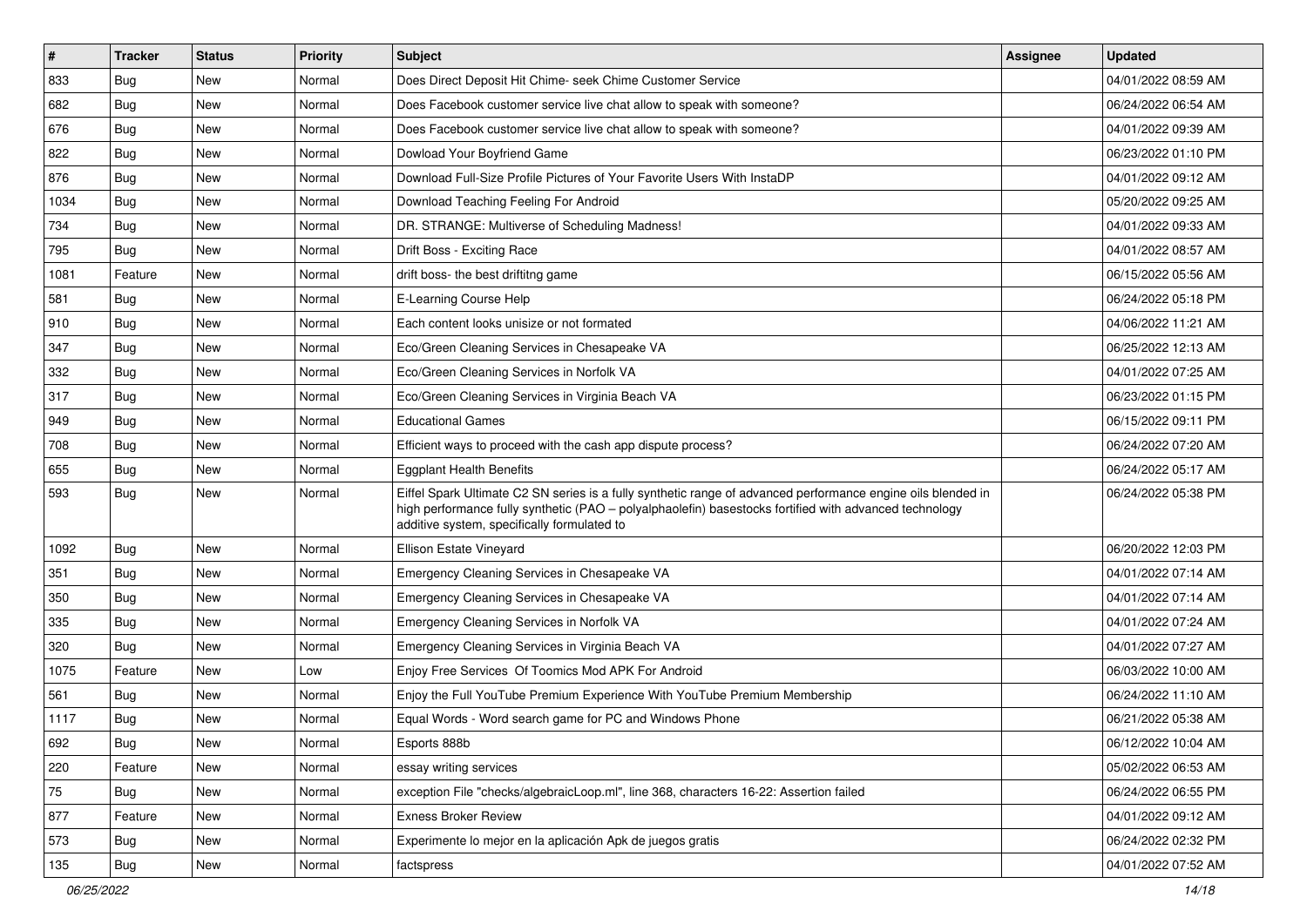| #    | <b>Tracker</b> | <b>Status</b> | <b>Priority</b> | <b>Subject</b>                                                  | <b>Assignee</b> | <b>Updated</b>      |
|------|----------------|---------------|-----------------|-----------------------------------------------------------------|-----------------|---------------------|
| 258  | Bug            | New           | Normal          | Fake Nike Dunk High AMBUSH Deep Royal                           |                 | 06/25/2022 02:01 AM |
| 497  | Bug            | <b>New</b>    | Normal          | Fake Nike Dunk Low Off-White Lot 50                             |                 | 06/24/2022 07:45 PM |
| 256  | Bug            | New           | Normal          | <b>Fake Travis Scott Shoes</b>                                  |                 | 04/01/2022 08:12 AM |
| 977  | Bug            | <b>New</b>    | Normal          | Fans of the Old Country will like this book.                    |                 | 04/27/2022 11:14 AM |
| 272  | Feature        | New           | Normal          | Fashion                                                         |                 | 06/19/2022 08:01 AM |
| 271  | Feature        | New           | Normal          | Fashion                                                         |                 | 06/23/2022 02:36 PM |
| 268  | Bug            | <b>New</b>    | Normal          | Fashioni                                                        |                 | 04/01/2022 08:20 AM |
| 154  | Bug            | New           | Normal          | fdgyyrut gyrtrw                                                 |                 | 06/21/2022 07:35 AM |
| 915  | Bug            | <b>New</b>    | Normal          | Finance dissertation writing                                    |                 | 04/07/2022 09:22 AM |
| 1091 | Bug            | <b>New</b>    | Normal          | Find family fun indoors and outdoors in the Jungfrau Region     |                 | 06/14/2022 09:33 AM |
| 985  | Bug            | New           | Normal          | Find out the vitality of Facebook Phone Number:                 |                 | 05/06/2022 06:34 AM |
| 316  | Bug            | <b>New</b>    | Normal          | Finden Sie den besten Klingelton für Ihr Telefon                |                 | 06/24/2022 10:28 PM |
| 983  | Bug            | <b>New</b>    | Normal          | Finding issue in tekken 3 game?                                 |                 | 05/28/2022 02:34 PM |
| 214  | Feature        | <b>New</b>    | Normal          | Five Christmas Apps For Apple Users                             |                 | 06/24/2022 02:43 AM |
| 982  | Bug            | <b>New</b>    | Normal          | Five sites that let you download free scenarios for your iPhone |                 | 05/07/2022 09:34 PM |
| 213  | Bug            | New           | Normal          | fix HP Notebook Missing Operating System Error Message          |                 | 04/01/2022 08:53 AM |
| 475  | Bug            | New           | Normal          | Floor Cleaning Arlington MA                                     |                 | 06/24/2022 02:37 PM |
| 411  | Bug            | <b>New</b>    | Normal          | Floor Cleaning Boston MA                                        |                 | 04/01/2022 07:47 AM |
| 427  | Bug            | <b>New</b>    | Normal          | Floor Cleaning Brookline MA                                     |                 | 04/01/2022 07:46 AM |
| 460  | Bug            | New           | Normal          | Floor Cleaning Medford MA                                       |                 | 06/23/2022 08:39 AM |
| 436  | Bug            | New           | Normal          | Floor Cleaning Newton MA                                        |                 | 04/01/2022 07:50 AM |
| 452  | Bug            | <b>New</b>    | Normal          | Floor Cleaning Quincy MA                                        |                 | 04/01/2022 07:48 AM |
| 419  | Bug            | <b>New</b>    | Normal          | Floor Cleaning Somerville MA                                    |                 | 04/01/2022 07:46 AM |
| 444  | Bug            | New           | Normal          | Floor Cleaning Watertown MA                                     |                 | 04/01/2022 07:49 AM |
| 468  | Bug            | <b>New</b>    | Normal          | Floor Cleaning Westchester MA                                   |                 | 04/01/2022 07:31 AM |
| 473  | Bug            | <b>New</b>    | Normal          | Floor Stripping Arlington MA                                    |                 | 06/24/2022 06:14 PM |
| 409  | <b>Bug</b>     | <b>New</b>    | Normal          | Floor Stripping Boston MA                                       |                 | 04/01/2022 07:47 AM |
| 425  | <b>Bug</b>     | New           | Normal          | Floor Stripping Brookline MA                                    |                 | 04/01/2022 07:45 AM |
| 458  | Bug            | New           | Normal          | Floor Stripping Medford MA                                      |                 | 04/01/2022 07:32 AM |
| 434  | Bug            | New           | Normal          | Floor Stripping Newton MA                                       |                 | 04/01/2022 07:50 AM |
| 450  | Bug            | New           | Normal          | Floor Stripping Quincy MA                                       |                 | 06/24/2022 03:27 AM |
| 417  | <b>Bug</b>     | New           | Normal          | Floor Stripping Somerville MA                                   |                 | 04/01/2022 07:46 AM |
| 442  | <b>Bug</b>     | New           | Normal          | Floor Stripping Watertown MA                                    |                 | 04/01/2022 07:49 AM |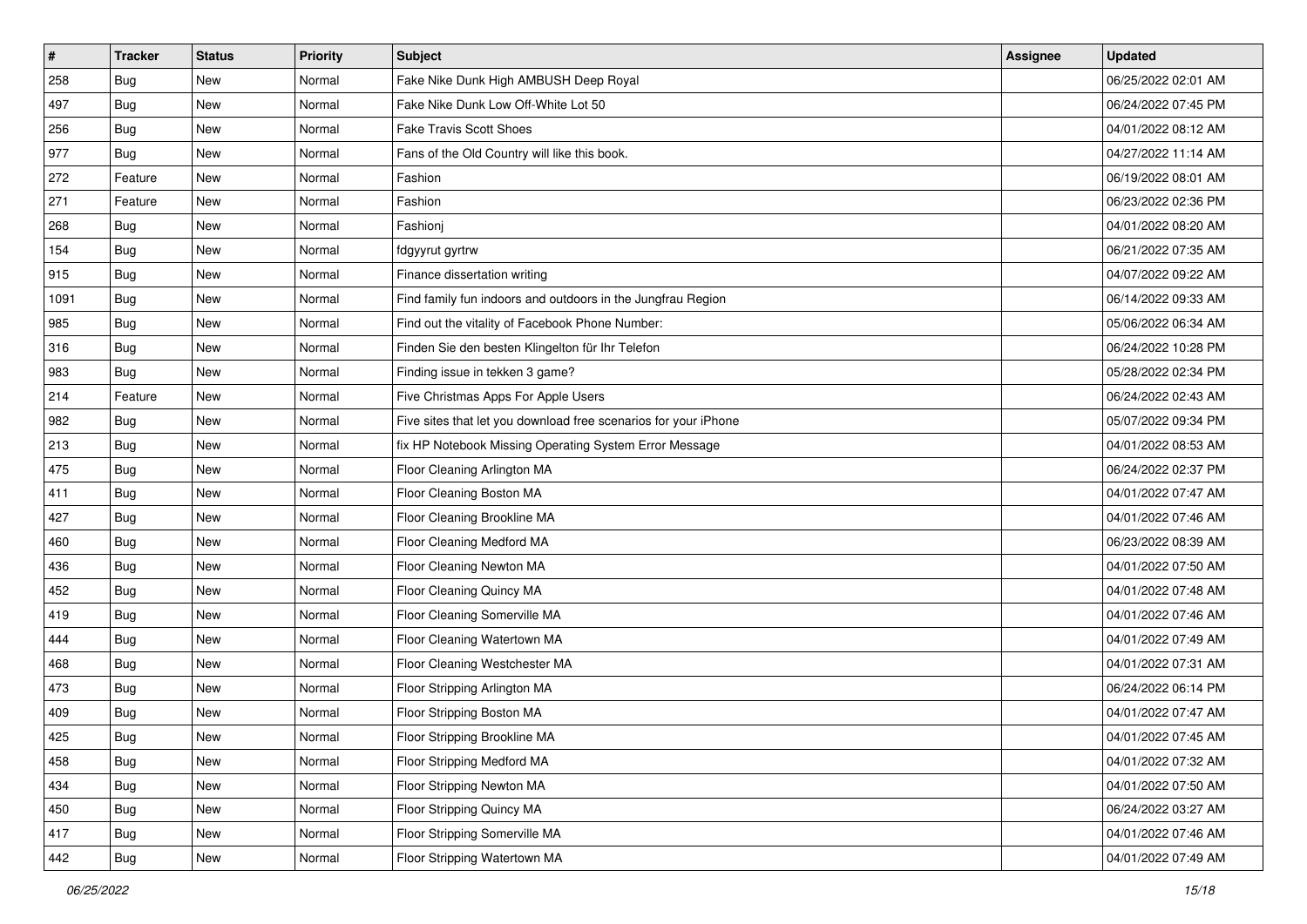| $\vert$ # | <b>Tracker</b> | <b>Status</b> | <b>Priority</b> | <b>Subject</b>                                               | <b>Assignee</b> | <b>Updated</b>      |
|-----------|----------------|---------------|-----------------|--------------------------------------------------------------|-----------------|---------------------|
| 466       | Bug            | New           | Normal          | Floor Stripping Westchester MA                               |                 | 06/24/2022 05:26 PM |
| 474       | Bug            | New           | Normal          | Floor Waxing Arlington MA                                    |                 | 06/23/2022 04:22 PM |
| 410       | <b>Bug</b>     | New           | Normal          | Floor Waxing Boston MA                                       |                 | 04/01/2022 07:47 AM |
| 426       | Bug            | <b>New</b>    | Normal          | Floor Waxing Brookline MA                                    |                 | 04/01/2022 07:49 AM |
| 459       | <b>Bug</b>     | <b>New</b>    | Normal          | Floor Waxing Medford MA                                      |                 | 04/01/2022 07:32 AM |
| 435       | Bug            | <b>New</b>    | Normal          | Floor Waxing Newton MA                                       |                 | 04/01/2022 07:50 AM |
| 451       | Bug            | <b>New</b>    | Normal          | Floor Waxing Quincy MA                                       |                 | 04/01/2022 07:48 AM |
| 418       | Bug            | New           | Normal          | Floor Waxing Somerville MA                                   |                 | 04/01/2022 07:46 AM |
| 443       | Bug            | <b>New</b>    | Normal          | Floor Waxing Watertown MA                                    |                 | 04/01/2022 07:51 AM |
| 467       | Bug            | <b>New</b>    | Normal          | Floor Waxing Westchester MA                                  |                 | 04/01/2022 07:31 AM |
| 253       | Bug            | New           | Normal          | Florence Lawrence                                            |                 | 06/18/2022 01:09 PM |
| 232       | Bug            | <b>New</b>    | Normal          | FM whatsapp messaging app.                                   |                 | 05/02/2022 06:03 AM |
| 956       | <b>Bug</b>     | <b>New</b>    | Normal          | FNF Free Mods Online                                         |                 | 04/18/2022 10:57 AM |
| 774       | Bug            | <b>New</b>    | Normal          | Follow proper initiatives                                    |                 | 06/24/2022 09:27 AM |
| 765       | <b>Bug</b>     | <b>New</b>    | Normal          | Follow proper initiatives to check my cash app               |                 | 06/23/2022 05:14 PM |
| 590       | <b>Bug</b>     | New           | Normal          | Follow proper initiatives to check my cash app card balance: |                 | 06/23/2022 11:47 PM |
| 577       | Bug            | <b>New</b>    | Normal          | Follow these easy steps to make Admiral Casino Login         |                 | 06/24/2022 05:34 PM |
| 703       | <b>Bug</b>     | <b>New</b>    | Normal          | For real-time help, dial Facebook customer service number    |                 | 06/23/2022 09:24 PM |
| 157       | Bug            | <b>New</b>    | Normal          | Forget cash app pin                                          |                 | 06/25/2022 05:26 AM |
| 515       | Bug            | <b>New</b>    | Normal          | Fragment Nike Dunk High Tokyo Fake                           |                 | 06/25/2022 03:13 AM |
| 979       | Bug            | New           | Normal          | Free Gas Cards for the Unemployed                            |                 | 04/28/2022 06:18 AM |
| 980       | Bug            | <b>New</b>    | Normal          | Free Gas Cards for the Unemployed                            |                 | 04/28/2022 06:25 AM |
| 973       | Feature        | <b>New</b>    | Normal          | Free NFL Streaming Sites                                     |                 | 05/10/2022 10:56 AM |
| 219       | Bug            | New           | Normal          | Free Ringtones for Cell Phones.                              |                 | 06/24/2022 10:17 PM |
| 781       | Bug            | New           | Normal          | Free Whatsapp Group to Join                                  |                 | 06/25/2022 01:25 AM |
| 923       | <b>Bug</b>     | <b>New</b>    | Normal          | frenchies for sale                                           |                 | 04/11/2022 02:35 PM |
| 957       | Bug            | <b>New</b>    | Normal          | From Where I Can Get Cheap Writing Services?                 |                 | 04/20/2022 05:06 AM |
| 789       | <b>Bug</b>     | New           | Normal          | Full version                                                 |                 | 06/25/2022 03:28 AM |
| 393       | Bug            | New           | Normal          | Furniture Assembly Services in Annapolis MD                  |                 | 04/01/2022 07:16 AM |
| 369       | Bug            | New           | Normal          | Furniture Assembly Services in Arlington County VA           |                 | 04/01/2022 07:12 AM |
| 357       | Bug            | New           | Normal          | Furniture Assembly Services in Baltimore MD                  |                 | 04/01/2022 07:12 AM |
| 375       | Bug            | New           | Normal          | Furniture Assembly Services in Fairfax VA                    |                 | 04/01/2022 07:18 AM |
| 405       | Bug            | New           | Normal          | Furniture Assembly Services in Gaithersburg MD               |                 | 04/01/2022 07:47 AM |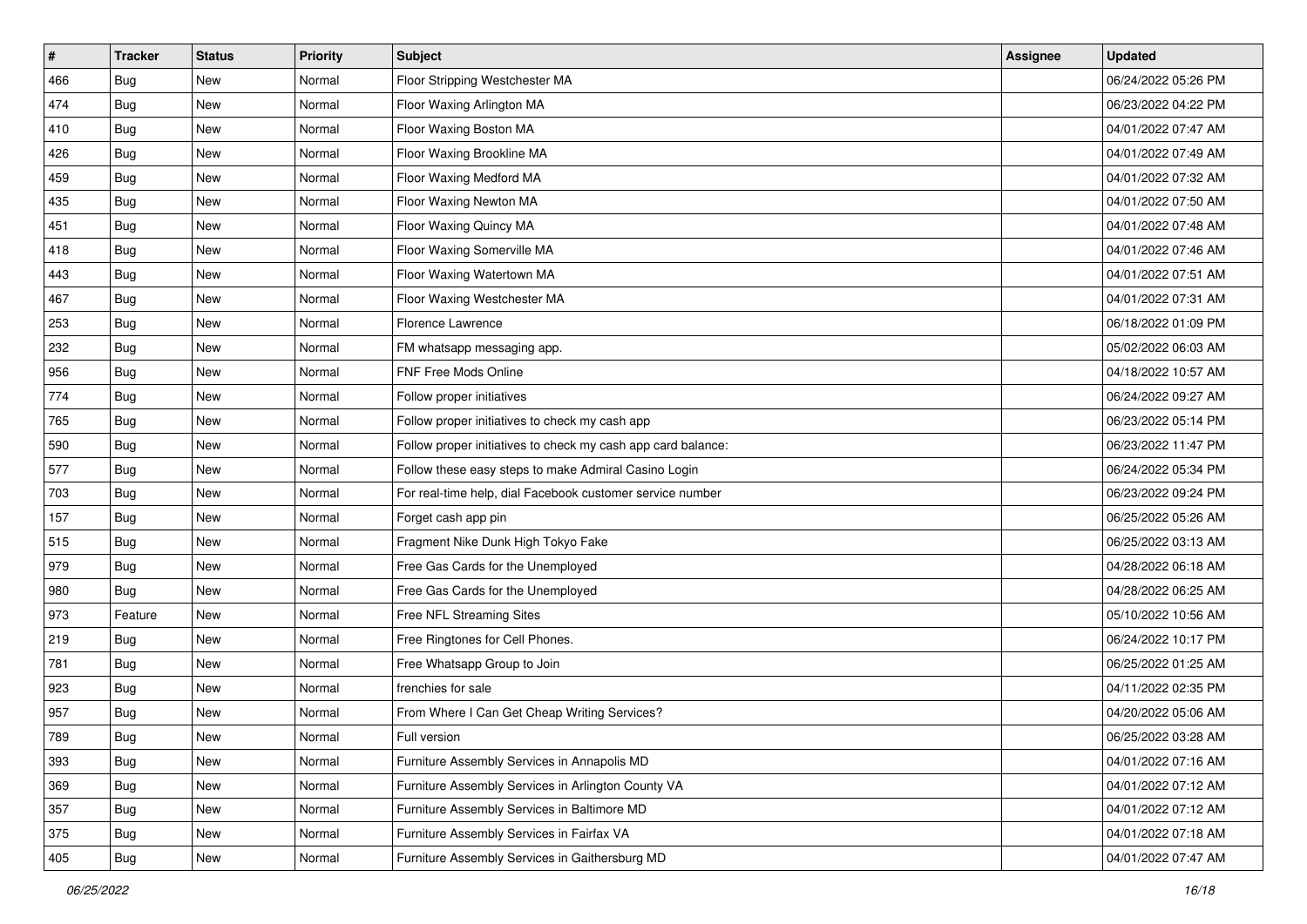| #    | <b>Tracker</b> | <b>Status</b> | <b>Priority</b> | <b>Subject</b>                                                                         | Assignee | <b>Updated</b>      |
|------|----------------|---------------|-----------------|----------------------------------------------------------------------------------------|----------|---------------------|
| 381  | Bug            | New           | Normal          | Furniture Assembly Services in McLean VA                                               |          | 04/01/2022 07:17 AM |
| 399  | Bug            | <b>New</b>    | Normal          | Furniture Assembly Services in Potomac MD                                              |          | 04/01/2022 07:15 AM |
| 387  | Bug            | <b>New</b>    | Normal          | Furniture Assembly Services in Sterling VA                                             |          | 04/01/2022 07:18 AM |
| 363  | <b>Bug</b>     | <b>New</b>    | Normal          | Furniture Assembly Services in Washington DC                                           |          | 04/01/2022 07:13 AM |
| 849  | Bug            | <b>New</b>    | Normal          | FutEmax App Apk - Watch Soccer, Fantasy Football, And More On Your Mobile Device       |          | 04/01/2022 09:04 AM |
| 683  | Feature        | <b>New</b>    | Normal          | Game creation                                                                          |          | 06/22/2022 12:51 AM |
| 1053 | Bug            | <b>New</b>    | Normal          | Game Geometry Dash                                                                     |          | 05/26/2022 11:30 AM |
| 1118 | Bug            | New           | Normal          | Gameplay Minecraft                                                                     |          | 06/21/2022 06:33 AM |
| 412  | Bug            | <b>New</b>    | Normal          | Germs Removal Boston MA                                                                |          | 04/01/2022 07:47 AM |
| 429  | Bug            | <b>New</b>    | Normal          | Germs Removal Brookline MA                                                             |          | 04/01/2022 07:51 AM |
| 428  | <b>Bug</b>     | <b>New</b>    | Normal          | Germs Removal Brookline MA                                                             |          | 04/01/2022 07:47 AM |
| 461  | Bug            | <b>New</b>    | Normal          | Germs Removal Medford MA                                                               |          | 06/24/2022 05:59 PM |
| 437  | Bug            | New           | Normal          | Germs Removal Newton MA                                                                |          | 04/01/2022 07:50 AM |
| 453  | Bug            | <b>New</b>    | Normal          | Germs Removal Quincy MA                                                                |          | 04/01/2022 07:48 AM |
| 420  | Bug            | <b>New</b>    | Normal          | Germs Removal Somerville MA                                                            |          | 04/01/2022 07:46 AM |
| 445  | Bug            | <b>New</b>    | Normal          | Germs Removal Watertown MA                                                             |          | 04/01/2022 07:49 AM |
| 469  | Bug            | <b>New</b>    | Normal          | Germs Removal Westchester MA                                                           |          | 06/23/2022 06:11 AM |
| 641  | Bug            | <b>New</b>    | Normal          | Get Best Economics Dissertation Writing Service                                        |          | 06/23/2022 05:09 PM |
| 489  | Bug            | New           | Normal          | Get cash app refund instantly if sent to the wrong person                              |          | 06/25/2022 12:09 AM |
| 959  | Bug            | <b>New</b>    | Normal          | Get connected with cash app team-How to get money off cash app at walmart without card |          | 04/20/2022 08:18 AM |
| 732  | Bug            | New           | Normal          | Get rectifications steps about why cash app transfer failed                            |          | 04/01/2022 09:33 AM |
| 547  | Bug            | <b>New</b>    | Normal          | Get rid of the issue of cash app down by calling experts.                              |          | 06/24/2022 05:42 PM |
| 543  | Feature        | <b>New</b>    | Normal          | Get tech assistance with customer support on ATT Yahoo email login issue.              |          | 06/24/2022 05:08 PM |
| 668  | Bug            | <b>New</b>    | Normal          | Get to know Cash App Refund Process here                                               |          | 06/24/2022 04:19 AM |
| 806  | Feature        | <b>New</b>    | Normal          | Go everywhere thanks to mapquest driving directions                                    |          | 06/24/2022 04:36 AM |
| 965  | Bug            | New           | Normal          | Go with cash app customer service to know where I can load my cash app card            |          | 04/22/2022 01:07 PM |
| 903  | Feature        | <b>New</b>    | Normal          | Good game                                                                              |          | 04/11/2022 08:39 AM |
| 892  | <b>Bug</b>     | New           | Normal          | Good game                                                                              |          | 04/01/2022 09:15 AM |
| 901  | Feature        | New           | Normal          | good game ever                                                                         |          | 04/22/2022 04:17 AM |
| 900  | Feature        | New           | Normal          | good game ever                                                                         |          | 04/02/2022 11:59 AM |
| 834  | Bug            | New           | Normal          | Grasp the secret to relieve stress and fatigue                                         |          | 04/01/2022 08:57 AM |
| 285  | Bug            | New           | Normal          | Have you ever written an essay?                                                        |          | 06/24/2022 09:38 AM |
| 137  | <b>Bug</b>     | New           | Normal          | hcbets                                                                                 |          | 04/01/2022 07:52 AM |